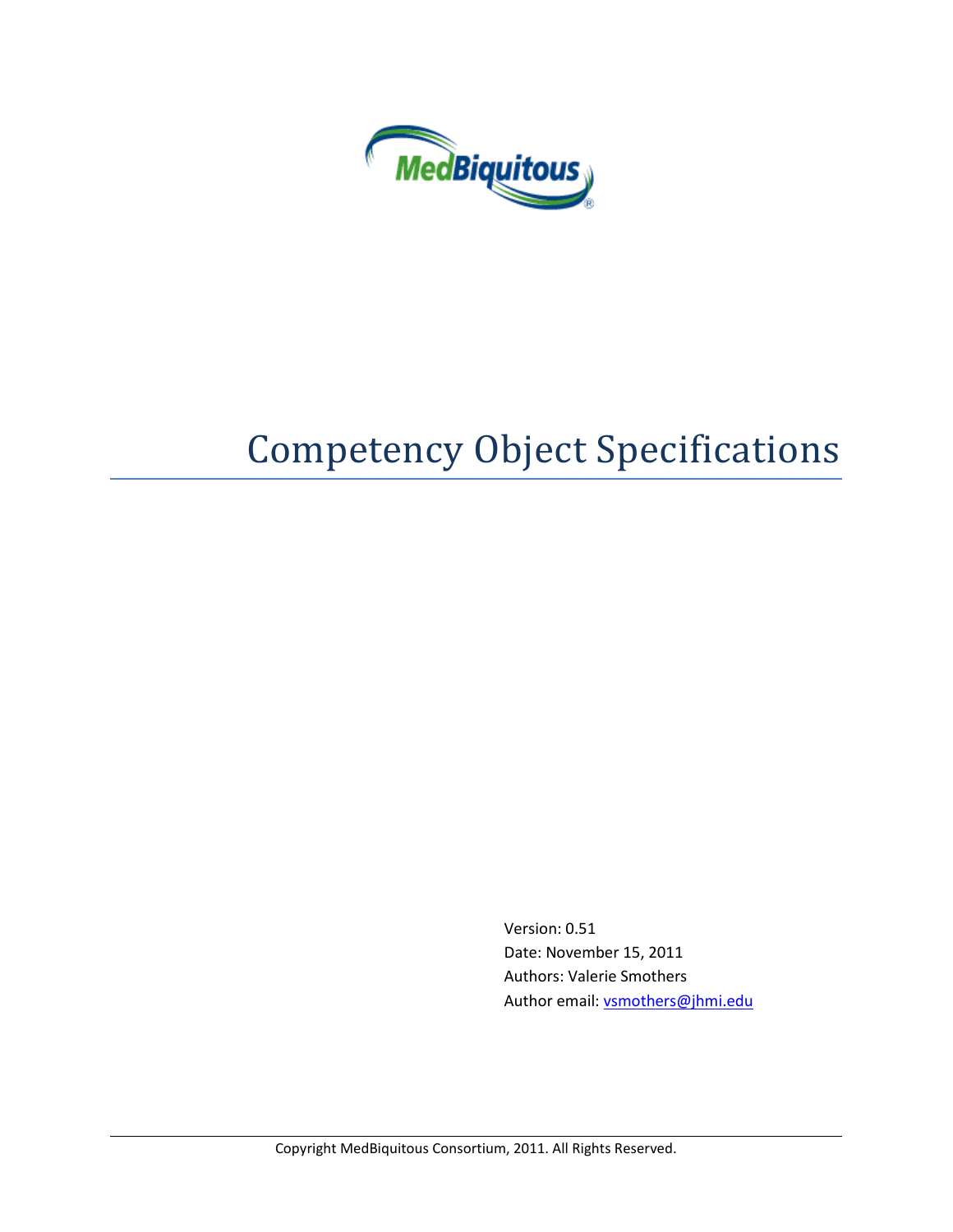## **Version History**

| <b>Version</b> | <b>Date</b>         | <b>Changed By</b>       | <b>Changes Made</b>                                                                                                                                       |
|----------------|---------------------|-------------------------|-----------------------------------------------------------------------------------------------------------------------------------------------------------|
| No.            |                     |                         |                                                                                                                                                           |
| 0.1            | 11 Feb 2010         | <b>Valerie Smothers</b> | Initial draft                                                                                                                                             |
| 0.2            | 24 Mar 2010         | <b>Valerie Smothers</b> | URI's required for identifier, eliminated overlap with<br>lom, required certain lom elements. Added sample<br>xml.                                        |
| 0.3            | 20 May 2010         | <b>Valerie Smothers</b> | Changed structure of category element to be similar<br>to Atom category element.                                                                          |
| 0.4            | 14 Sep 2010         | <b>Valerie Smothers</b> | Added Supporting Information element. Filled out<br>Data Elements section.                                                                                |
| 0.51           | 15 November<br>2011 | <b>Valerie Smothers</b> | Revised graphics and template; Added Status,<br>replaces, isReplacedBy, updated list of<br>recommended and required elements of lom. (to be<br>completed) |
|                |                     |                         |                                                                                                                                                           |
|                |                     |                         |                                                                                                                                                           |
|                |                     |                         |                                                                                                                                                           |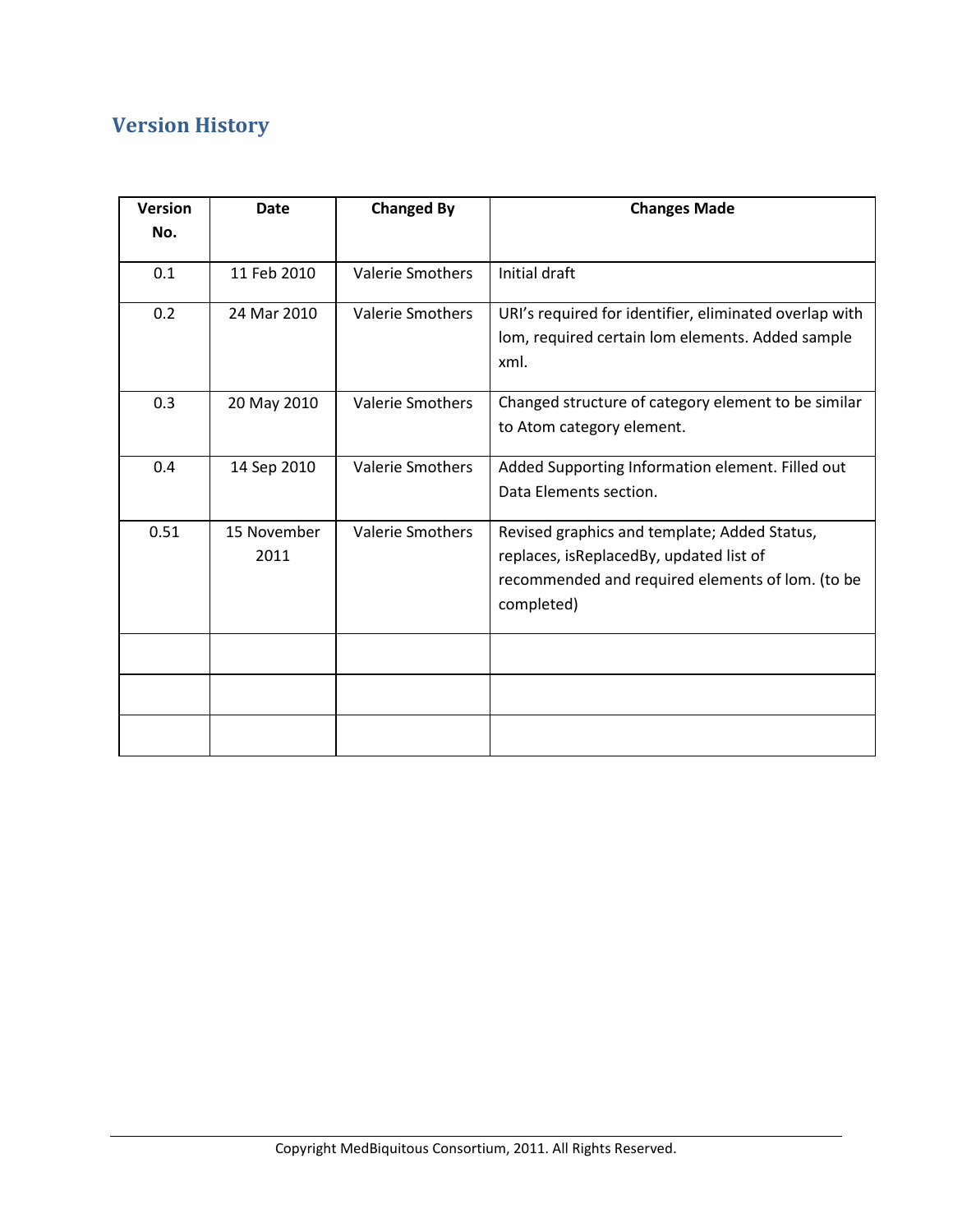## **MedBiquitous Consortium XML Public License and Terms of Use**

MedBiquitous XML (including schemas, specifications, sample documents, Web services description files, and related items) is provided by the copyright holders under the following license. By obtaining, using, and or copying this work, you (the licensee) agree that you have read, understood, and will comply with the following terms and conditions.

The Consortium hereby grants a perpetual, non-exclusive, non-transferable, license to copy, use, display, perform, modify, make derivative works of, and develop the MedBiquitous XML for any use and without any fee or royalty, provided that you include the following on ALL copies of the MedBiquitous XML or portions thereof, including modifications, that you make.

- 1. Any pre-existing intellectual property disclaimers, notices, or terms and conditions. If none exist, the following notice should be used: "Copyright © [date of XML release] MedBiquitous Consortium. All Rights Reserved. http://www.medbiq.org"
- 2. Notice of any changes or modification to the MedBiquitous XML files.
- 3. Notice that any user is bound by the terms of this license and reference to the full text of this license in a location viewable to users of the redistributed or derivative work.

In the event that the licensee modifies any part of the MedBiquitous XML, it will not then represent to the public, through any act or omission, that the resulting modification is an official specification of the MedBiquitous Consortium unless and until such modification is officially adopted.

THE CONSORTIUM MAKES NO WARRANTIES OR REPRESENTATIONS, EXPRESS OR IMPLIED, WITH RESPECT TO ANY COMPUTER CODE, INCLUDING SCHEMAS, SPECIFICATIONS, SAMPLE DOCUMENTS, WEB SERVICES DESCRIPTION FILES, AND RELATED ITEMS. WITHOUT LIMITING THE FOREGOING, THE CONSORTIUM DISCLAIMS ANY IMPLIED WARRANTIES OF MERCHANTABILITY OR FITNESS FOR A PARTICULAR PURPOSE AND ANY WARRANTY, EXPRESS OR IMPLIED, AGAINST INFRINGEMENT BY THE MEDBIQUITOUS XML OF ANY THIRD PARTY PATENTS, TRADEMARKS, COPYRIGHTS OR OTHER RIGHTS. THE LICENSEE AGREES THAT ALL COMPUTER CODES OR RELATED ITEMS PROVIDED SHALL BE ACCEPTED BY LICENSEE "AS IS". THUS, THE ENTIRE RISK OF NON-PERFORMANCE OF THE MEDBIQUITOUS XML RESTS WITH THE LICENSEE WHO SHALL BEAR ALL COSTS OF ANY SERVICE, REPAIR OR CORRECTION.

IN NO EVENT SHALL THE CONSORTIUM OR ITS MEMBERS BE LIABLE TO THE LICENSEE OR ANY OTHER USER FOR DAMAGES OF ANY NATURE, INCLUDING, WITHOUT LIMITATION, ANY GENERAL, DIRECT, INDIRECT, INCIDENTAL, CONSEQUENTIAL, OR SPECIAL DAMAGES, INCLUDING LOST PROFITS, ARISING OUT OF ANY USE OF MEDBIQUITOUS XML.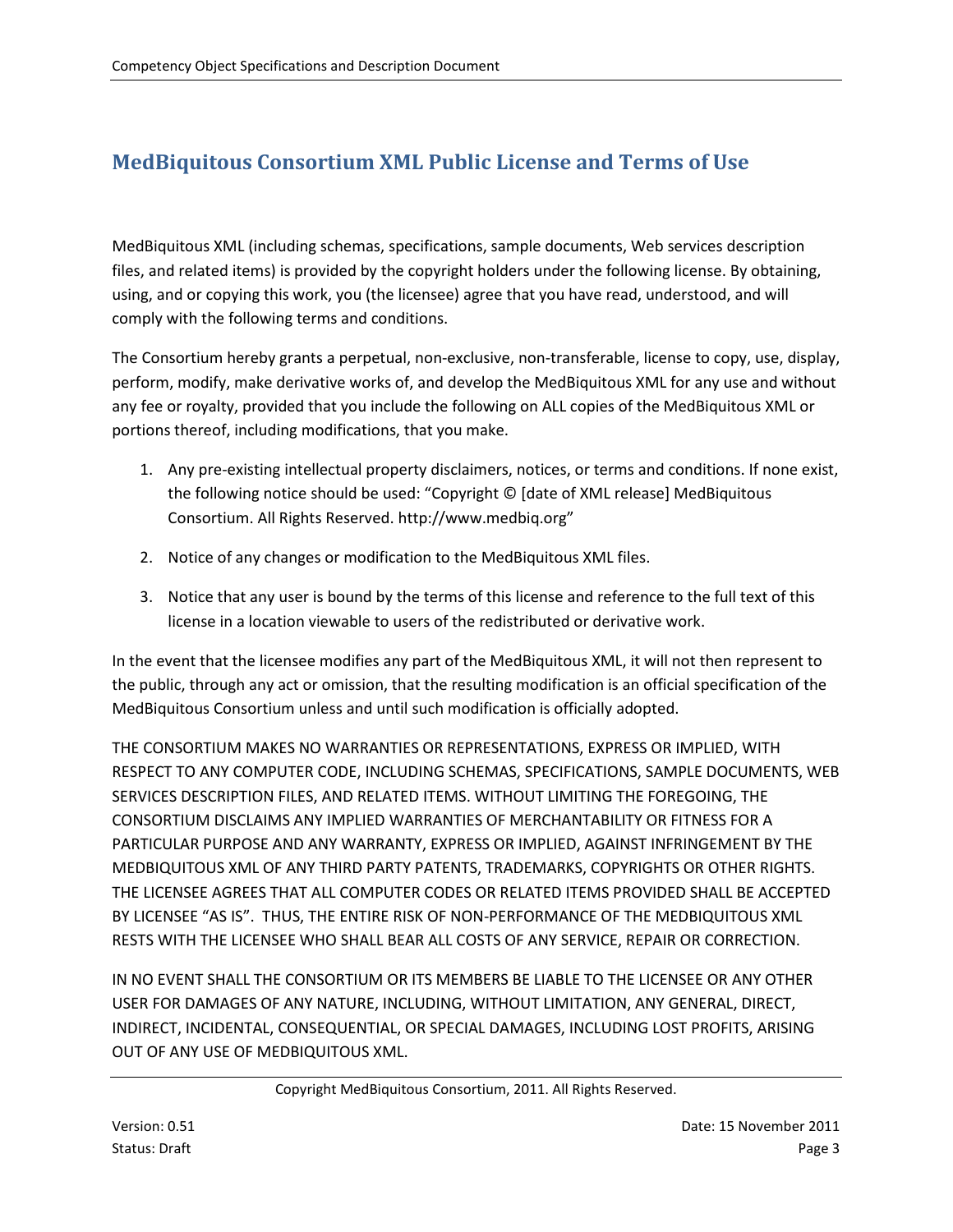LICENSEE SHALL INDEMNIFY THE CONSORTIUM AND EACH OF ITS MEMBERS FROM ANY LOSS, CLAIM, DAMAGE OR LIABILITY (INCLUDING, WITHOUT LIMITATION, PAYMENT OF ATTORNEYS' FEES AND COURT COSTS) ARISING OUT OF MODIFICATION OR USE OF THE MEDBIQUITOUS XML OR ANY RELATED CONTENT OR MATERIAL BY LICENSEE.

LICENSEE SHALL NOT OBTAIN OR ATTEMPT TO OBTAIN ANY PATENTS, COPYRIGHTS OR OTHER PROPRIETARY RIGHTS WITH RESPECT TO THE MEDBIQUITOUS XML.

THIS LICENSE SHALL TERMINATE AUTOMATICALLY IF LICENSEE VIOLATES ANY OF ITS TERMS AND CONDITIONS.

The name and trademarks of the MedBiquitous Consortium and its members may NOT be used in advertising or publicity pertaining to MedBiquitous XML without specific, prior written permission. Title to copyright in MedBiquitous XML and any associated documentation will at all times remain with the copyright holders.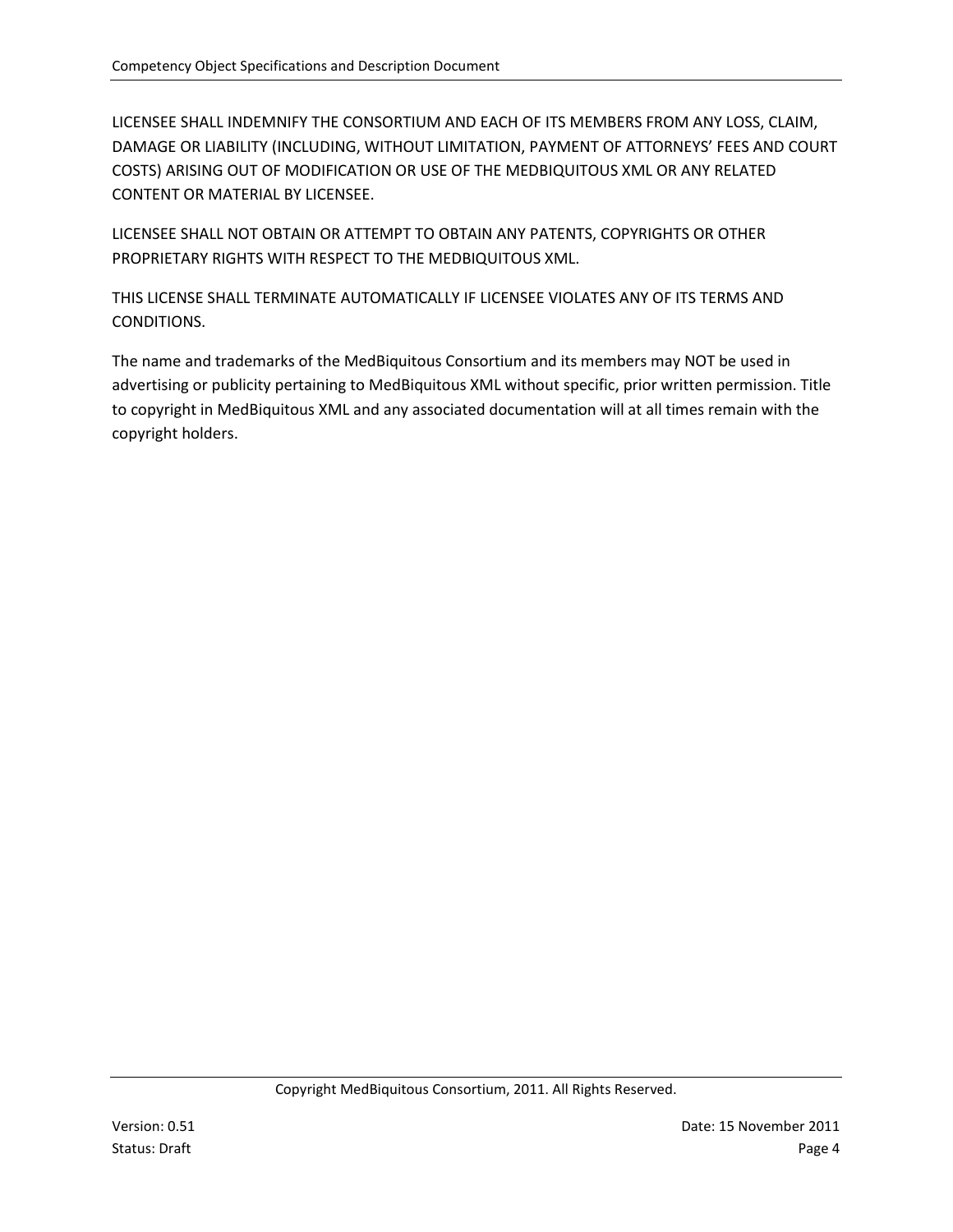## **Table of Contents**

| $\mathbf{1}$            |  |
|-------------------------|--|
| $\overline{2}$          |  |
| $\overline{\mathbf{3}}$ |  |
| 4                       |  |
| 5                       |  |
| 6                       |  |
|                         |  |
| $\overline{\mathbf{z}}$ |  |
| 7.1                     |  |
| 7.2                     |  |
| 7.3                     |  |
| 8                       |  |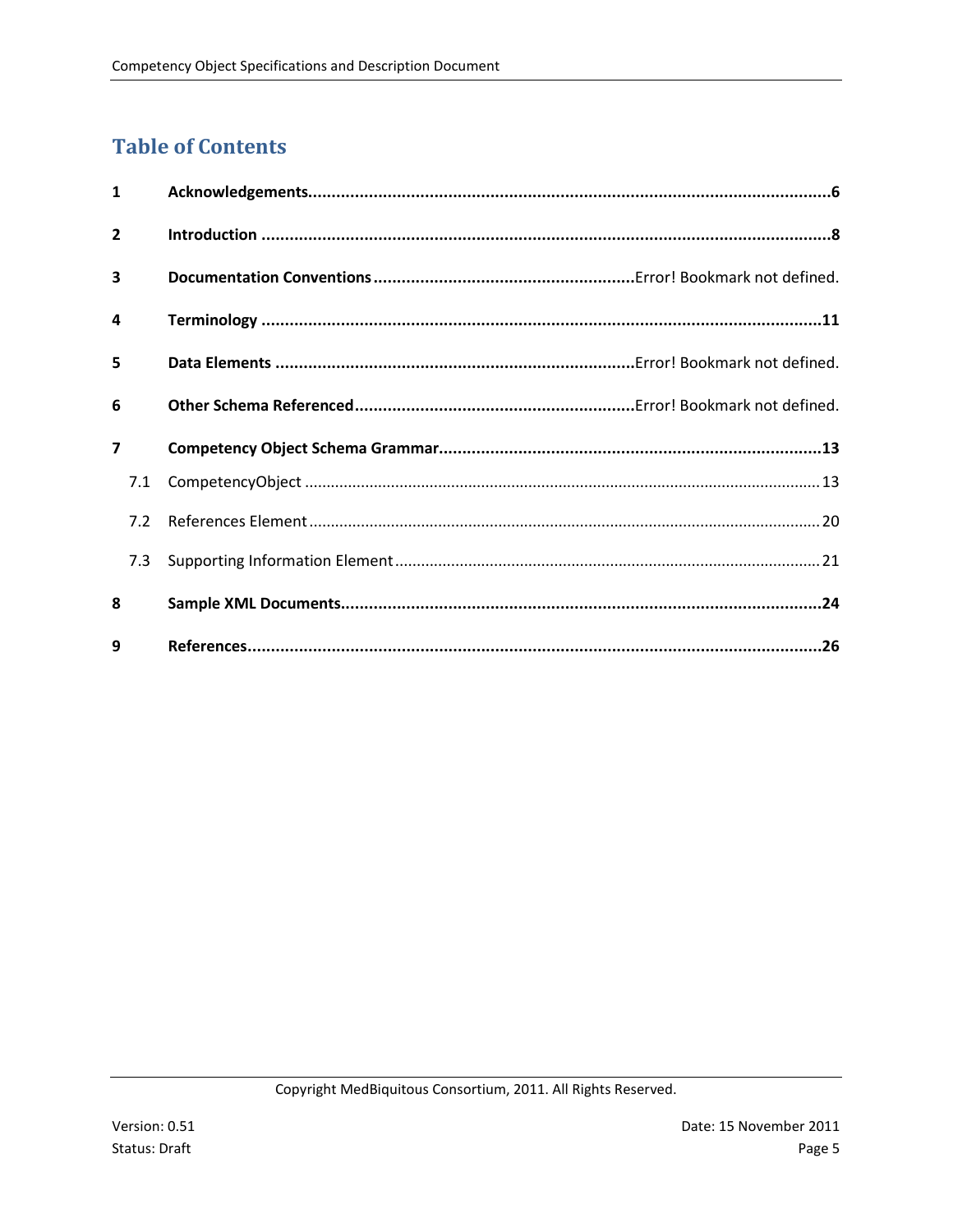## <span id="page-5-0"></span>**1 Acknowledgements**

The MedBiquitous Consortium wishes to acknowledge the help of the MedBiquitous Competencies Working Group members, invited experts, and other individuals that contributed to the creation of this document, including:

- Rosalyn Scott, M.D., Department of Veterans Affairs, Co-Chair
- Tim Willet, M.D., CRI Critical Care Education Network, Co-Chair
- Susan Albright, Tufts University
- Mary Pat Aust, American Association of Critical-Care Nurses
- Theresa Barrett, New Jersey Academy of Family Physicians
- Chris Candler, M.D., University of Oklahoma
- Matthew Cownie, University of the West of England
- Allan Cumming, M.D., University of Edinburgh
- Tom Doyle, METI
- Rachel Ellaway, Ph.D., Northern Ontario School of Medicine
- Bob Englander, M.D., Association of American Medical Colleges
- Maria Esquela, Advanced Informatics
- Lynne Galiatsatos, American College of Cardiology
- Vladmir Goodkovsky, University of Virginia
- Simon Grant, Ph.D., Jisc Cetis
- Peter Greene, M.D., Johns Hopkins University
- David Hadden, TheraSim
- David Hananel, METI
- Ted Hanss, University of Michigan
- Ronald Harden, M.D., IVIMEDS
- Sean Hilton, M.D., St. George's University of London
- Logan Holt, TheraSim
- David Kiger, Tufts University
- Linda Lewin, M.D., University of Maryland
- Matt Lewis, Outcomes, Inc.
- Chandler Mayfield, University of California, San Francisco
- J.B. McGee, M.D., University of Pittsburgh
- Michael Mintzer, M.D., Department of Veterans Affairs
- Kasem Mohsen, TheraSim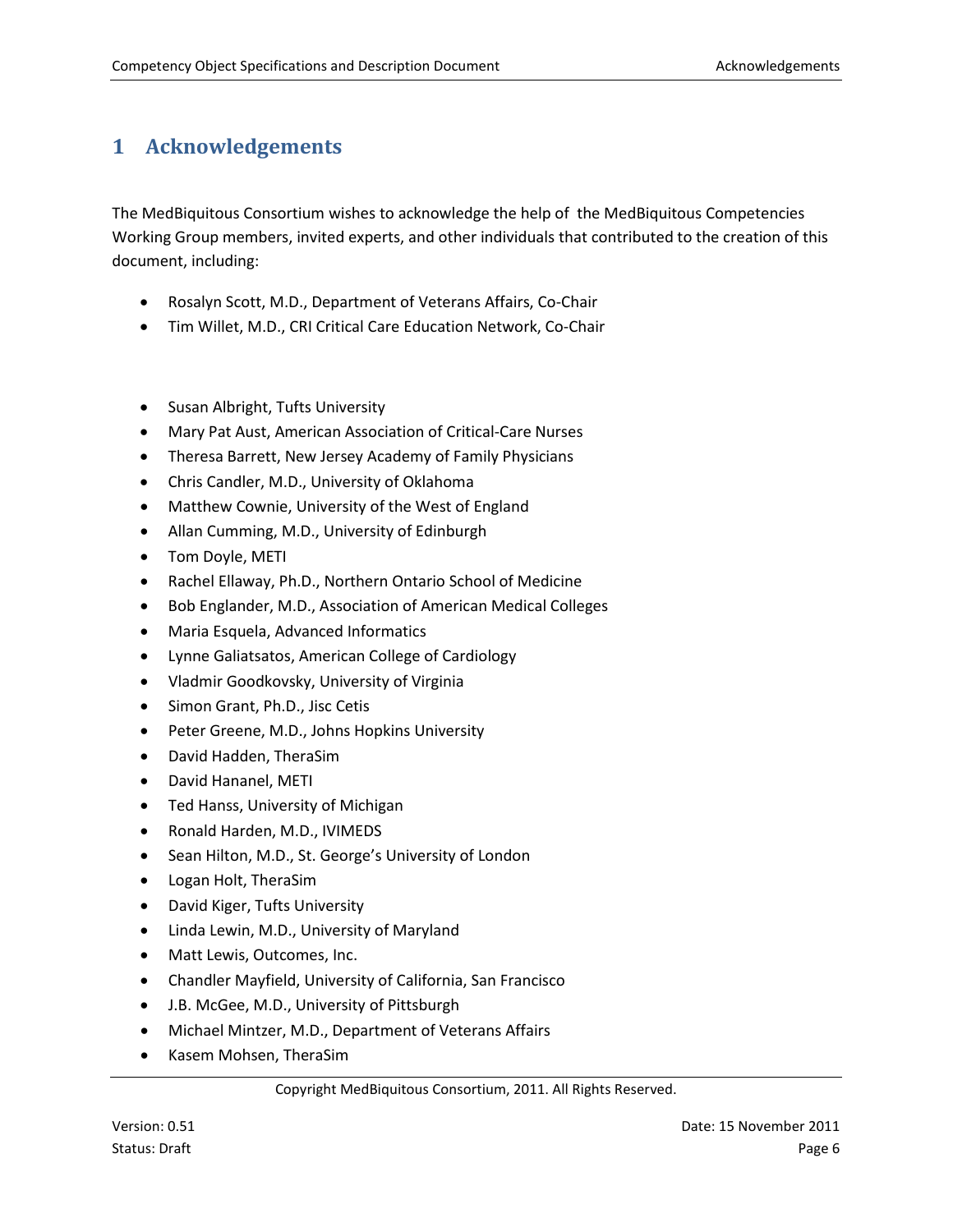- David Price, M.D., American Board of Family Medicine
- Carla Pugh, M.D, Northwestern University
- Doris Quinn, Vanderbilt University
- Dan Rehak, Ph.D.
- Isarin Sathitruangsak, Tufts University
- Valerie Smothers, MedBiquitous
- Lesley Southgate, M.D., St. George's University of London
- David Stern, M.D., University of Michigan
- Lana Vukovljak, American Association of Diabetes Educators
- Jeff Williamson, American Medical Informatics Association
- Nabil Zary, Karolinska Institute

Specification authors also received technical guidance from members of the MedBiquitous Technical Steering Committee.

- Joel Farrell, IBM, Technical Steering Committee Chair
- James Fiore, American Board of Surgery
- Steve Kenney, American Osteopathic Association
- Andrew Rabin, CECity
- Dan Rehak, Learning Technologies Architect
- Dan White, American Board of Internal Medicine

This specification would not be possible without the previous work of Claude Ostyn, in particular the Proposal for a Simple Reusable Competency Map. Claude paved the way for this specification and others related to advanced uses of learning technologies. For access to Claude's work, visit:

<http://www.ostyn.com/resources.htm>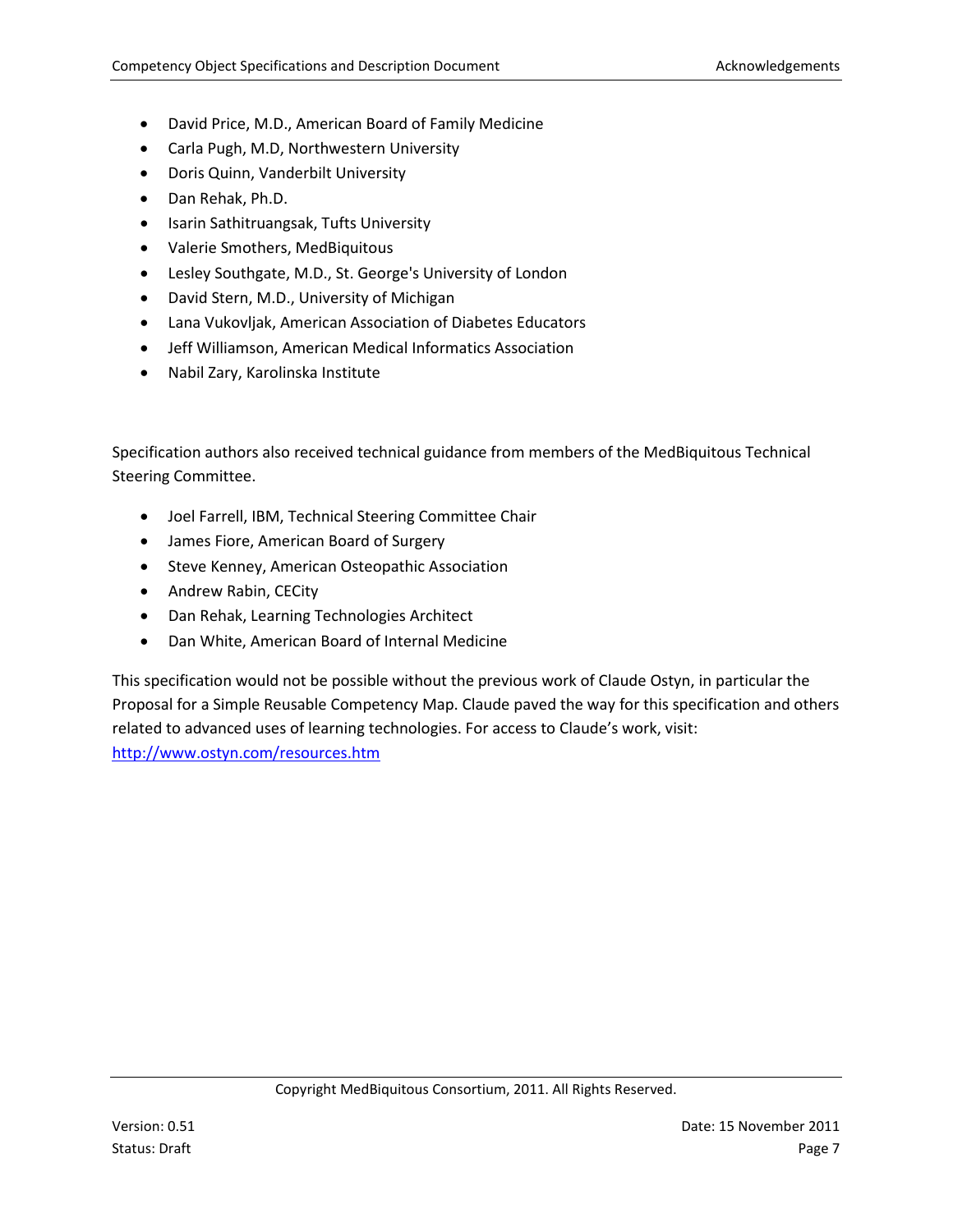## <span id="page-7-0"></span>**2 Documentation Conventions**

This document uses the following conventions:

| <b>Convention</b> | <b>Description</b>                                                                       |
|-------------------|------------------------------------------------------------------------------------------|
| <b>Bold Text</b>  | When used with an XML element name, indicates that the element<br>contains sub-elements. |
| <b>Italics</b>    | When used in an XML element description, an attribute of the XML<br>element.             |
| Monospaced type   | Sample XML tags, code, schema, or portion thereof.                                       |

The document uses graphics generated by Altova XML Spy® software, which uses the following graphical conventions.



Copyright MedBiquitous Consortium, 2011. All Rights Reserved.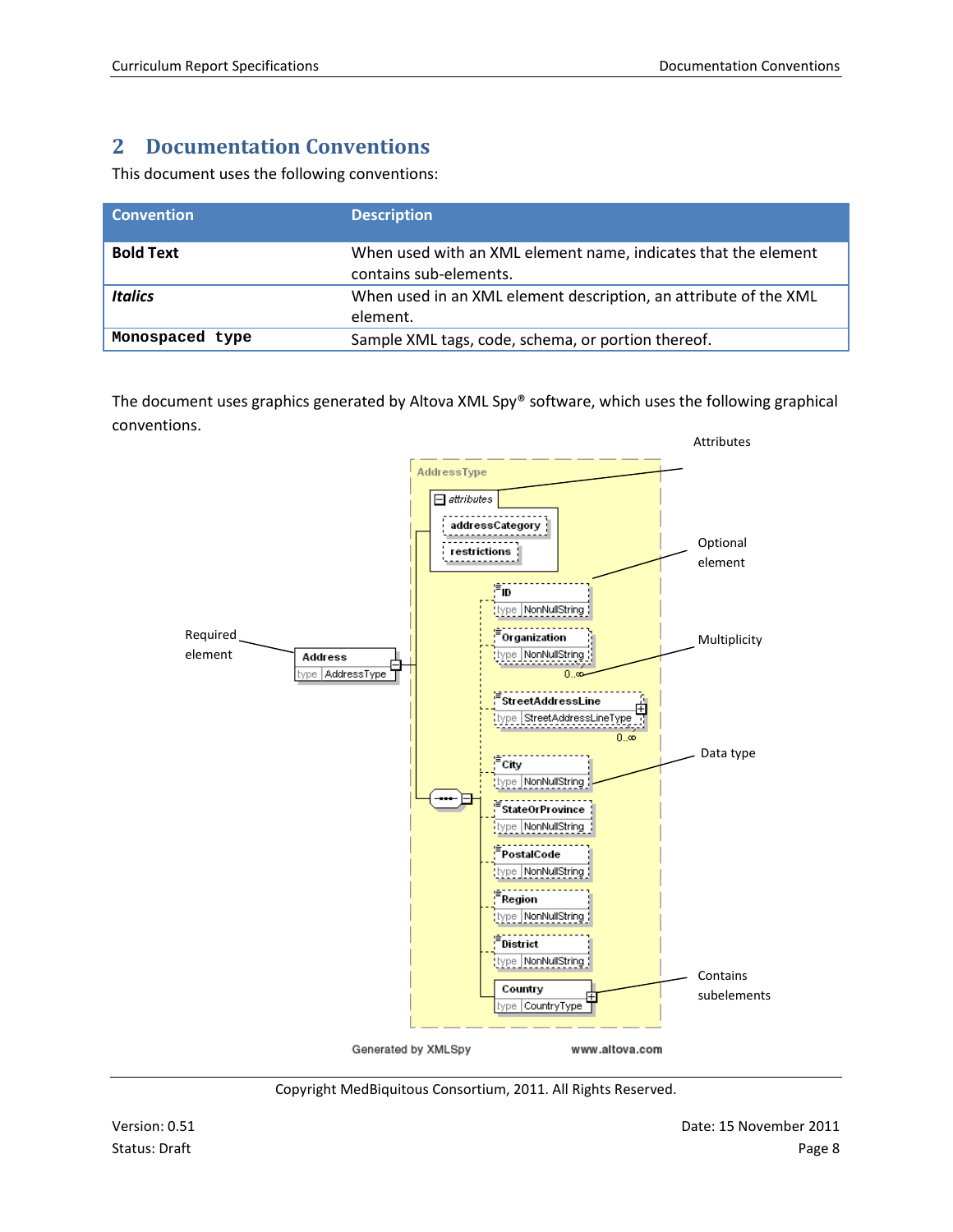#### **3 Conformance**

To be a conformant instance of the MedBiquitous Competency Object specification, an XML document shall:

- Shall validate against the Competency Object XML Schema available at: <http://ns.medbiq.org/competencyobject/v1/competencyobject.xsd>
- Shall conform to any additional requirements stated in this specification.
- May include elements not defined in this document only in permitted areas and only if those elements are namespace qualified.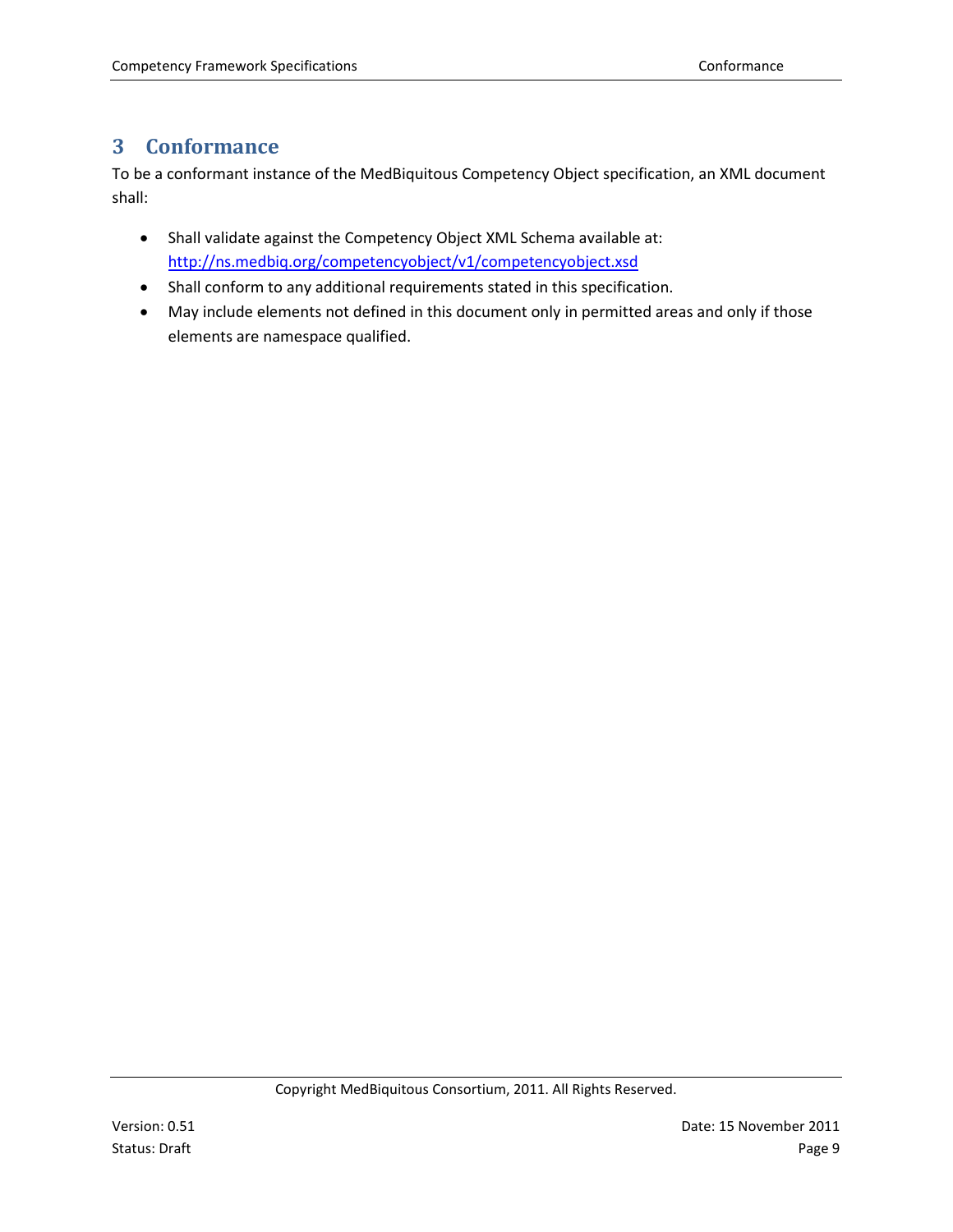| <b>Convention</b> | <b>Description</b>                                                                       |
|-------------------|------------------------------------------------------------------------------------------|
| <b>Bold Text</b>  | When used with an XML element name, indicates that the element<br>contains sub-elements. |
| <b>Italics</b>    | When used in an XML element description, an attribute of the XML<br>element.             |
| Monospaced type   | Sample XML tags, code, schema, or portion thereof.                                       |

[This document uses the following conventions:](#page-7-0)

[The document uses graphics generated by Altova XML Spy® software, which uses the following graphical](#page-7-0)  [conventions.](#page-7-0) 

#### **4 Introduction**

This document describes MedBiquitous Competency Objects specification in detail. It is intended for use by anyone who wants to develop tools or implement electronic systems for defining and uniquely identifying competencies. The status of the document is indicated at the bottom of the page; draft documents are subject to review and approval through the MedBiquitous and ANSI standards development processes (see

[http://www.medbiq.org/working\\_groups/consortium\\_process/MedBiquitousANSIProcess.pdf\)](http://www.medbiq.org/working_groups/consortium_process/MedBiquitousANSIProcess.pdf).

The use of outcome and competency frameworks is a growing part of healthcare education and maintenance of certification. Many nations or states have accreditation frameworks for health professions schools and programs as well as requirements to demonstrate lifelong learning and competency in medical specialties/subspecialties. Currently, there is no standard way to represent these competencies in healthcare, and therefore no easy way to import/export competencies across systems. Once competencies are expressed in a common format, they can be used as the backbone of education and performance management systems, enabling the following:

- Learners and educators able to search for learning resources addressing a particular competency
- Educators able to determine where specific competencies are addressed in a curriculum
- Boards and hospitals able to track and manage competency data for the professional.
- Administrators are able to map one competency framework to another.

The objective of the specification is to provide a consistent format and data structure for defining a competency a competency object. This specification is meant to be used in concert with complementary specifications, including the MedBiquitous Competency Framework specification.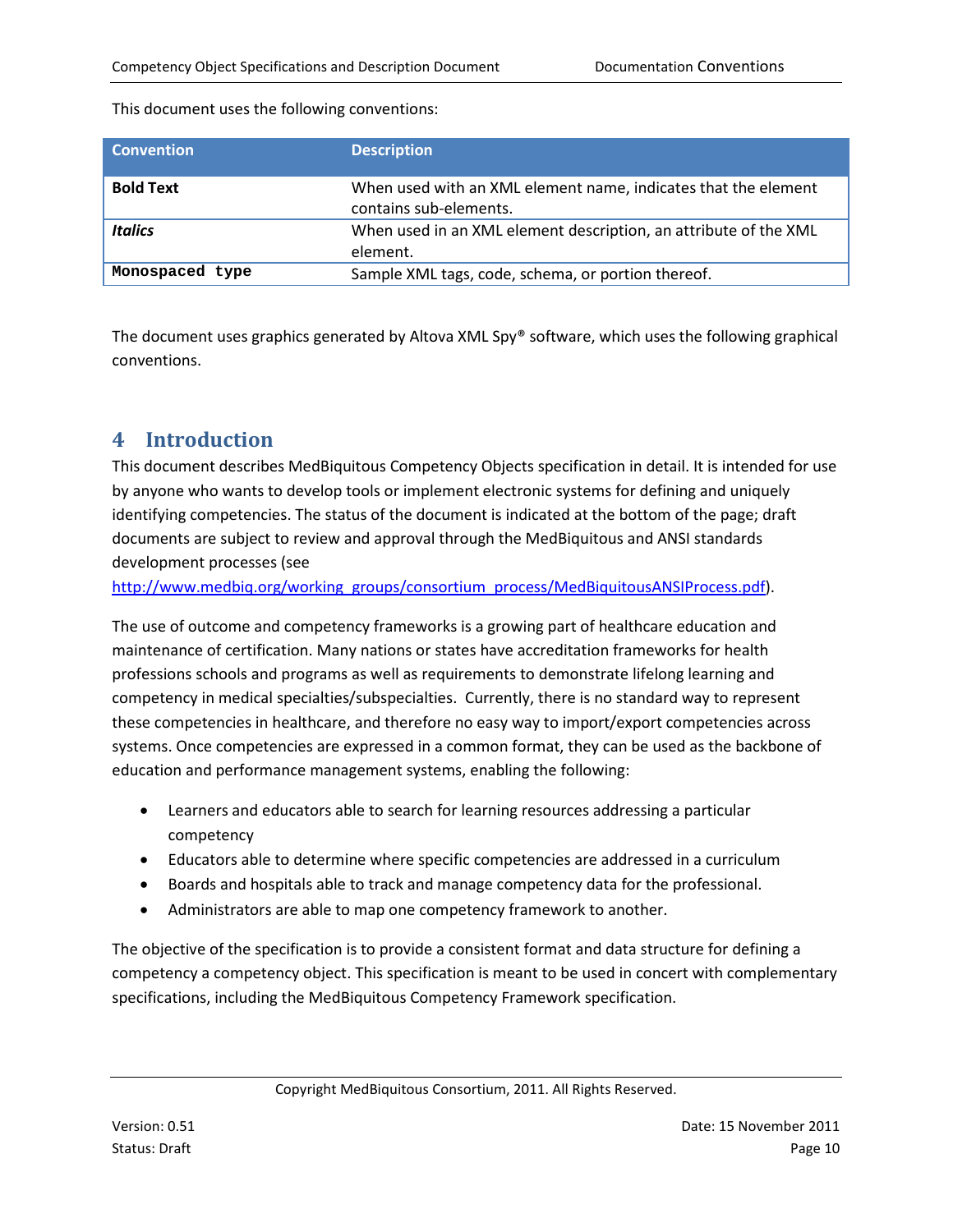[This document uses the following conventions:](#page-7-0)

| <b>Convention</b> | <b>Description</b>                                                                       |
|-------------------|------------------------------------------------------------------------------------------|
| <b>Bold Text</b>  | When used with an XML element name, indicates that the element<br>contains sub-elements. |
| <b>Italics</b>    | When used in an XML element description, an attribute of the XML<br>element.             |
| Monospaced type   | Sample XML tags, code, schema, or portion thereof.                                       |

The document uses graphics generated by Altova XML Spy® software, which uses the following graphical [conventions.](#page-7-0)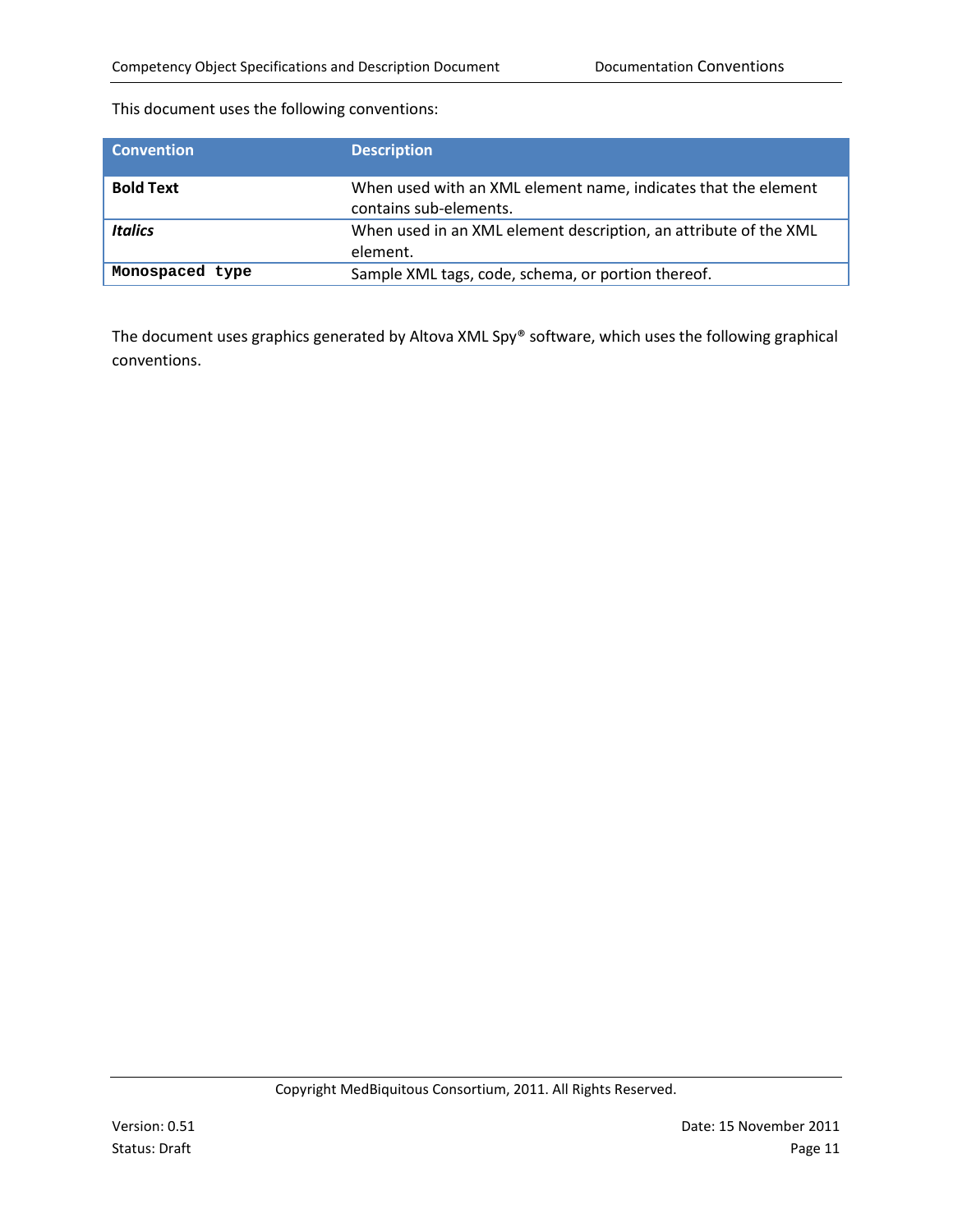## <span id="page-11-0"></span>**5 Other Standards, Specifications, or Schema Referenced**

This standard references: (verify)

- ANSI/MEDBIQ LO.10.1-2008, Healthcare Learning Object Metadata [Healthcare LOM] Healthcare LOM provides the format for identifiers and metadata about the competency framework.
- Competency Object [Competency Object] Competency Framework may reference individual statements of expectation using a MedBiquitous defined format or the IEEE Reusable Competency Definition.
- DCMI Terms [DCMITerms] Competency Framework may indicate is this framework replaces or is replaced by another framework using DCMI Terms.
- 1484.12.3-2005, IEEE Standard for Learning Technology-Extensible Markup Language (XML) Schema Definition Language Binding for Learning Object Metadata [LOM] Healthcare LOM extends the IEEE LOM standard.
- 1484.20.1-2007 IEEE Standard for Learning Technology-Data Model for Reusable Competency Definitions [IEEE RCD] Competency Framework may reference individual statements of expectation using a MedBiquitous defined format or the IEEE Reusable Competency Definition.
- Simple Knowledge Organizations System [SKOS] The Competency Framework uses select SKOS vocabulary classes nfor conceptual relationships.
- XHTML™ 1.0 The Extensible HyperText Markup Language (Second Edition) [XHTML] XHTML provides the format for supporting information embedded in the competency framework.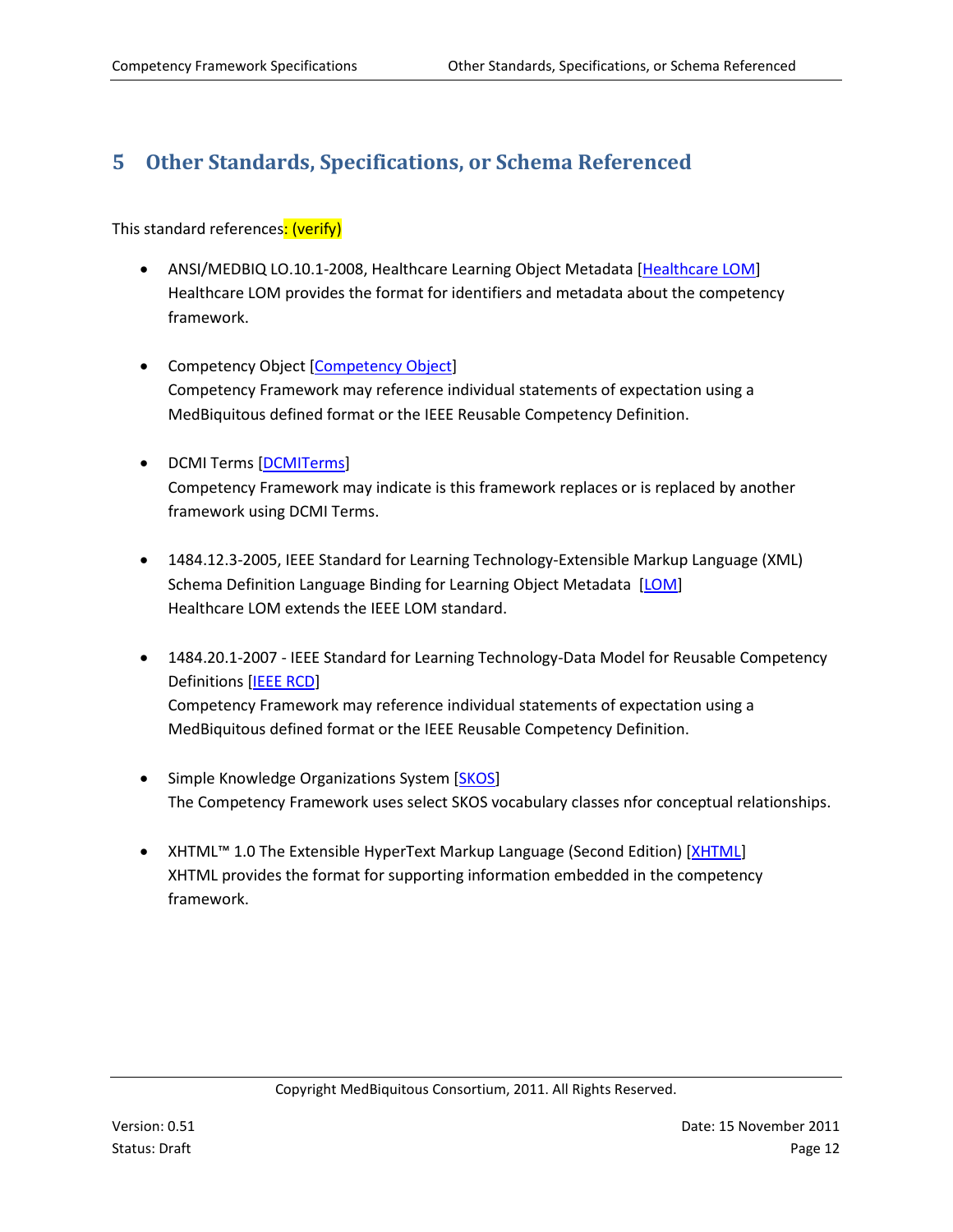#### **6 Terminology**

Much of the terminology in this area is ill-defined or ambiguous, often employed differently (and sometimes interchangeably) by different professionals [Harden 1] To ensure clarity and consistency we provide working definitions of the terminology we use in the context of this paper:

- **Competence** possession of sufficient and necessary knowledge, skill and attitude by an individual to allow her to safely and effectively perform a specific job.
- **Competency** a statement describing a specific ability, or set of abilities, requiring specific knowledge, skill and/or attitude. Competencies are used to set performance standards that must be met [Albanese 1]
- **Competency Framework** an organized and structured representation of a set of interrelated and purposeful competency objects.
- **Competency Object** an umbrella term used by the CWG to describe any abstract statement of learning or performance expectations, and information related to the statement. Statements can be learning outcomes, competencies per se, learning objectives, professional roles, topics, classifications/collections, etc. The Competency Object may include additional data to expand on or support the statement. The Object is abstract in the sense that it does not inherently contain information about connections of the statement to individuals or events or other objects.
- **Learning Objective** the intended aggregate learner endpoint for an activity, typically directly linked to the means by which it is to be achieved. Learning objectives may be derived from competencies or learning outcomes.
- **Learning Outcome** the intended aggregate learner endpoint for a program, typically independent of the means by which the outcome is achieved. Used to identify, define and communicate the skills and qualities graduates should have [Harden 2]
- **Learning Object** a digital resource used to support learning.
- **Performance**  a demonstration of practice, such as patient care. Can be used as evidence of one or more competencies.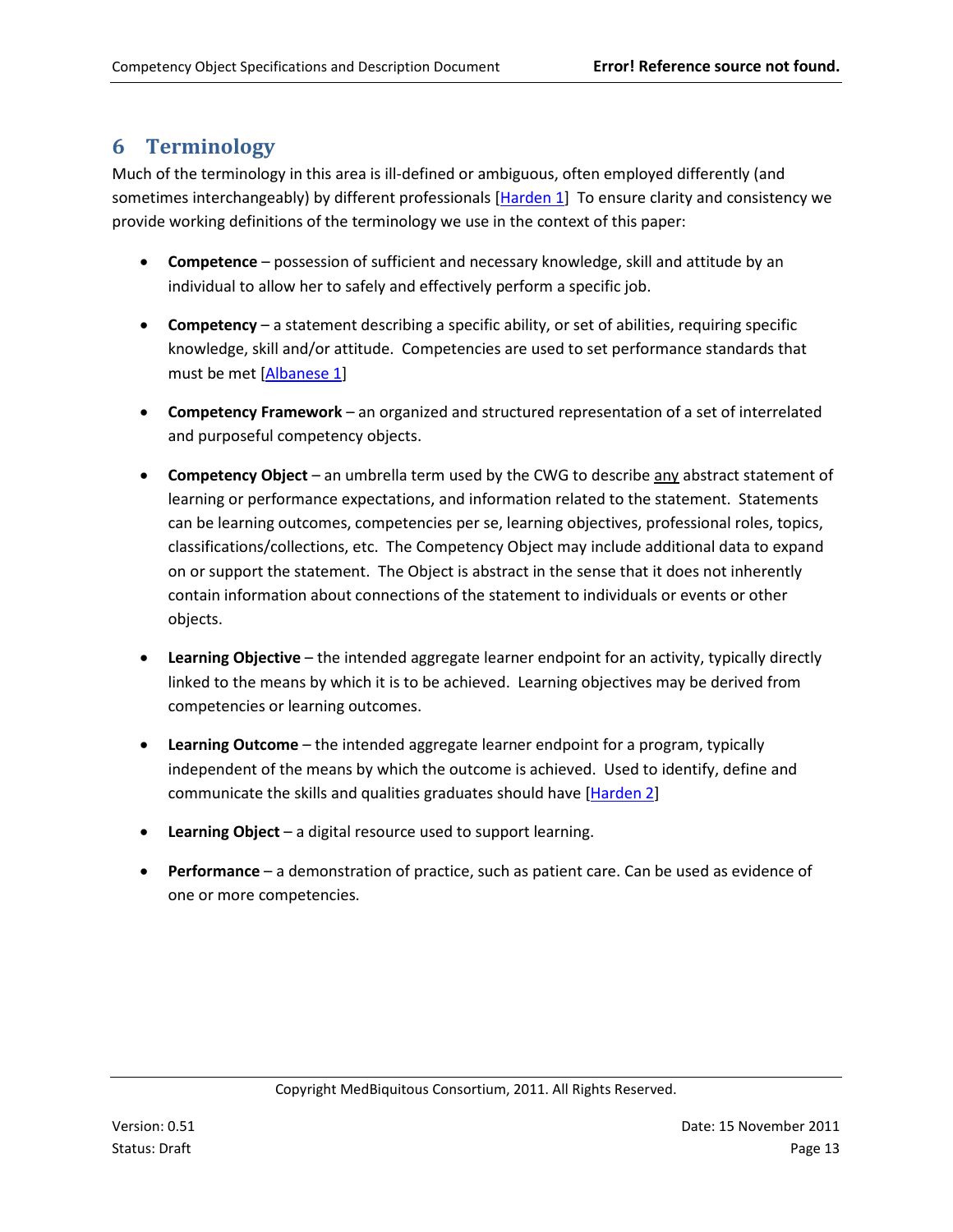#### **7 Competency Object Schema Grammar**

The following sections explain the Competency Object Schema grammar. Values in bold under XML Tags column indicate that the element has sub-elements.

All the elements having sub-elements will be defined in separate sections. All elements without sub-elements will be defined within the appropriate element sections that use them.

#### **7.1 CompetencyObject**

<span id="page-13-1"></span><span id="page-13-0"></span>CompetencyObject is the root element. It contains subelements that define and uniquely identify a competency. CompetencyObject must occur once within a competency object document.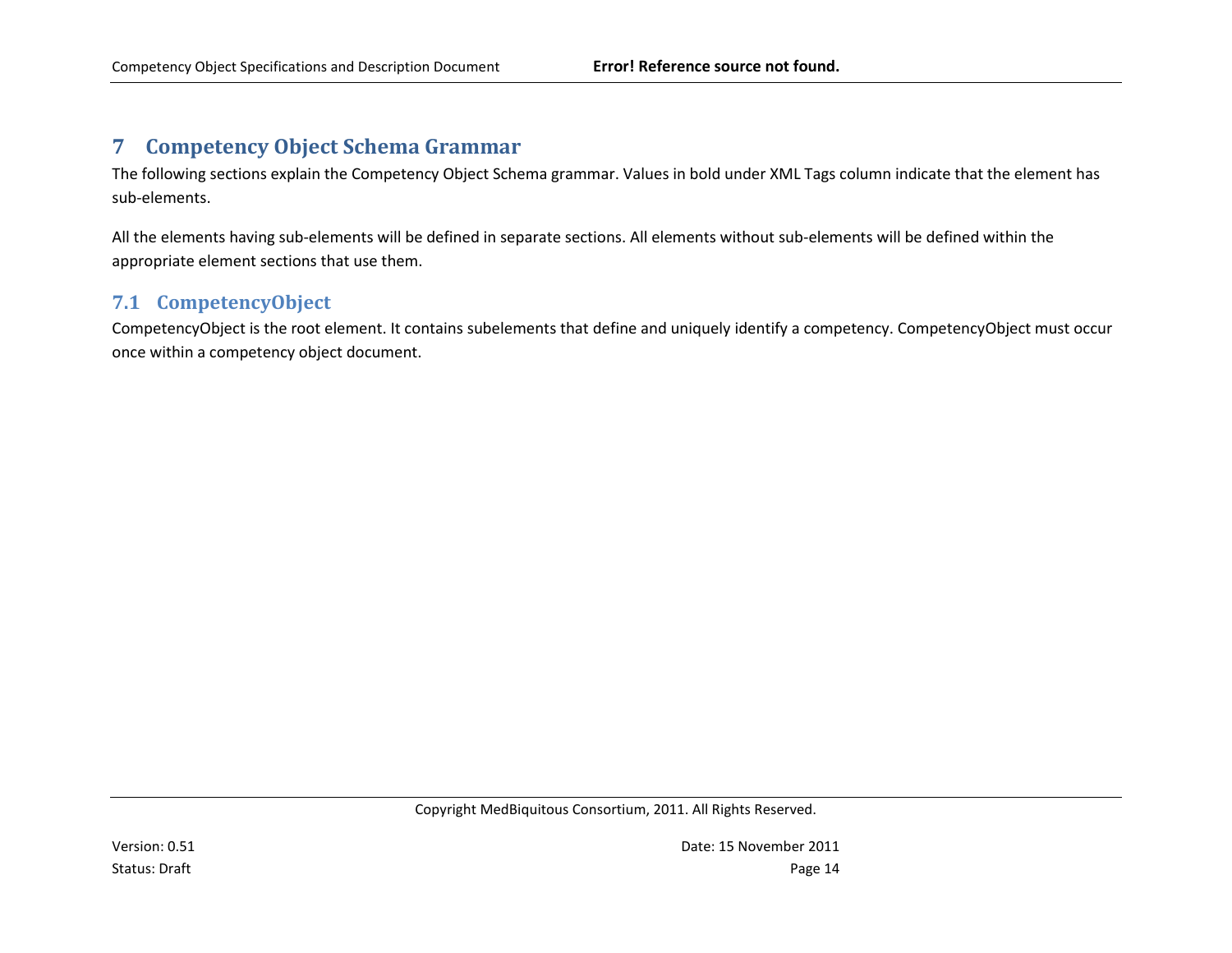

Copyright MedBiquitous Consortium, 2011. All Rights Reserved.

Version: 0.51 Date: 15 November 2011 Status: Draft Page 15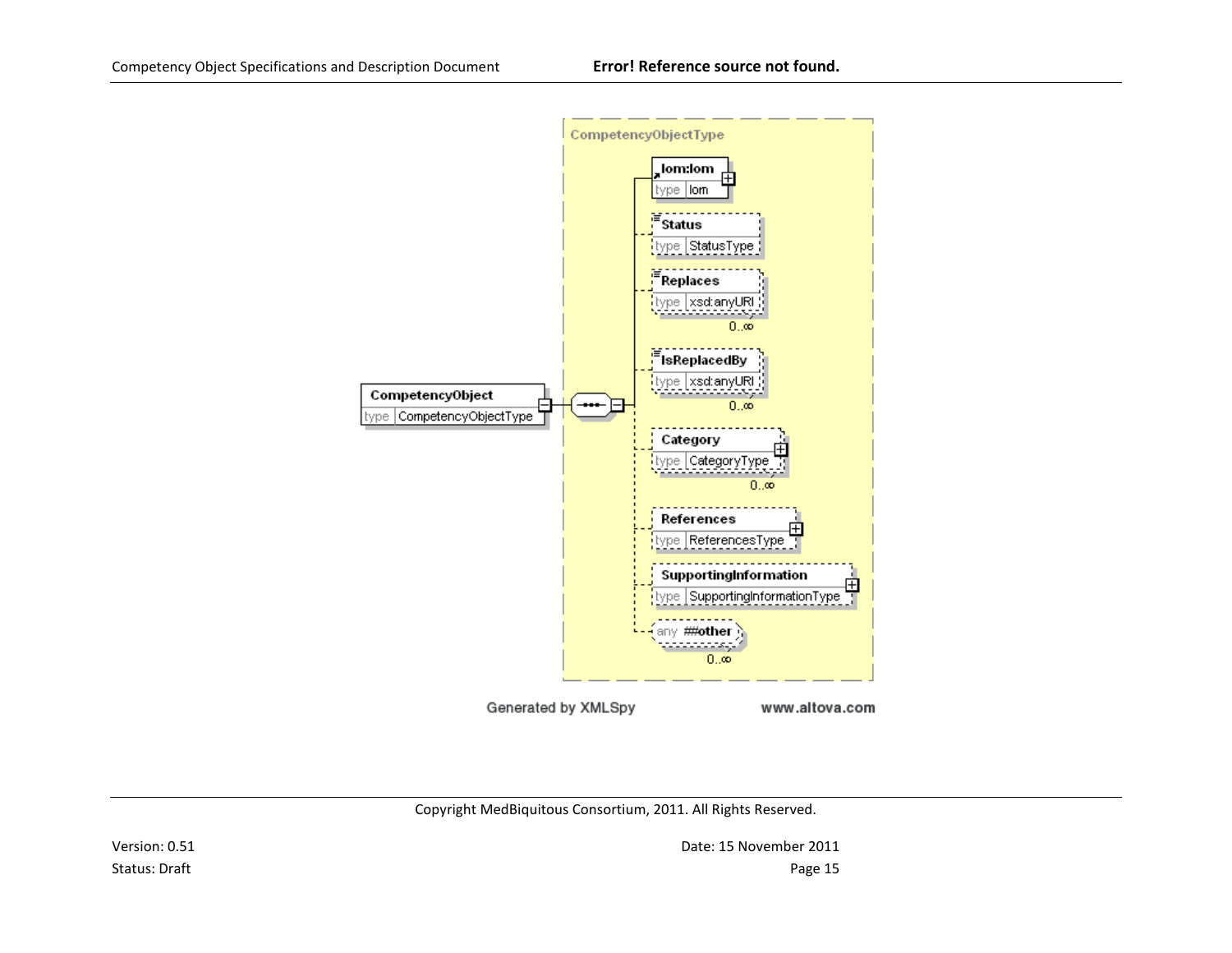#### CompetencyObject Element Information

| <b>Element</b>          | <b>Description</b>                                                                                          |          | <b>Required Multiplicity</b> | Datatype  |
|-------------------------|-------------------------------------------------------------------------------------------------------------|----------|------------------------------|-----------|
| <b>CompetencyObject</b> | CompetencyObject is the root element. It contains<br>subelements that define a single competency in detail. | Required |                              | Container |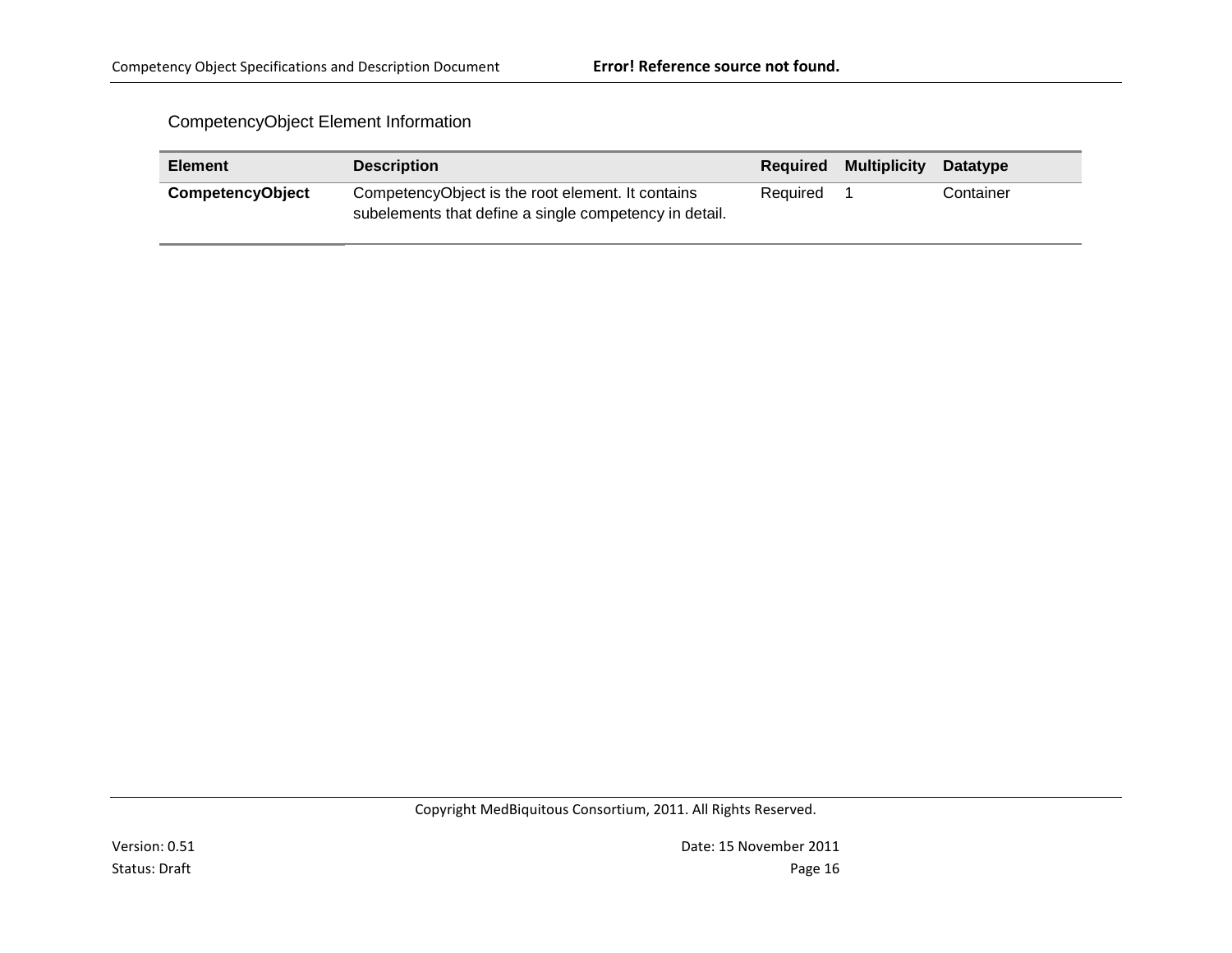| <b>Element</b> | <b>Description</b>                                                                                                                                                                                                                                                                                                                                                                                                                                                                                 | <b>Required</b> | <b>Multiplicity</b> | <b>Datatype</b>                                                                                                                      |
|----------------|----------------------------------------------------------------------------------------------------------------------------------------------------------------------------------------------------------------------------------------------------------------------------------------------------------------------------------------------------------------------------------------------------------------------------------------------------------------------------------------------------|-----------------|---------------------|--------------------------------------------------------------------------------------------------------------------------------------|
| lom            | lom is the subelement of CompetencyObject. It contains<br>subelements that define identifier, title, description,<br>publisher, and other descriptive information about this<br>competency.                                                                                                                                                                                                                                                                                                        | Required        | 1                   | Container<br>For more<br>information, see<br>ANSI/MEDBIQ                                                                             |
|                | The lom element is defined in the Healthcare Learning<br>Object Metadata standard defined by MedBiquitous.<br>Please see the Healthcare Learning Object Metadata<br>Specifications and Description document and the IEEE<br>Standard for Learning Technology-Extensible Markup<br>Language (XML) Schema Definition Language Binding<br>for Learning Object Metadata, 1484.12.3-2005,<br>http://ieeexplore.ieee.org/servlet/opac?punumber=10263<br>for more information on the sub-elements of lom. |                 |                     | LO.10.1-2008<br>Healthcare<br>Learning Object<br>Metadata<br>Specifications and<br>Description<br>Document and<br>healthcarelom.xsd. |
|                | The following sub-elements of lom are required in a<br>competency object:                                                                                                                                                                                                                                                                                                                                                                                                                          |                 |                     |                                                                                                                                      |
|                | identifier                                                                                                                                                                                                                                                                                                                                                                                                                                                                                         |                 |                     |                                                                                                                                      |
|                | Defines a unique identifier for the competency. For<br>competency objects, identifers must be in the form of a<br>URI.                                                                                                                                                                                                                                                                                                                                                                             |                 |                     |                                                                                                                                      |
|                | title                                                                                                                                                                                                                                                                                                                                                                                                                                                                                              |                 |                     |                                                                                                                                      |
|                | Defines the title for this competency in one or more<br>languages.                                                                                                                                                                                                                                                                                                                                                                                                                                 |                 |                     |                                                                                                                                      |
|                | The description element is recommended to provide a<br>description of the competency in one or more languages<br>should a description be necessary.                                                                                                                                                                                                                                                                                                                                                |                 |                     |                                                                                                                                      |
|                | Other recommended: publisher, copyright, description,                                                                                                                                                                                                                                                                                                                                                                                                                                              |                 |                     |                                                                                                                                      |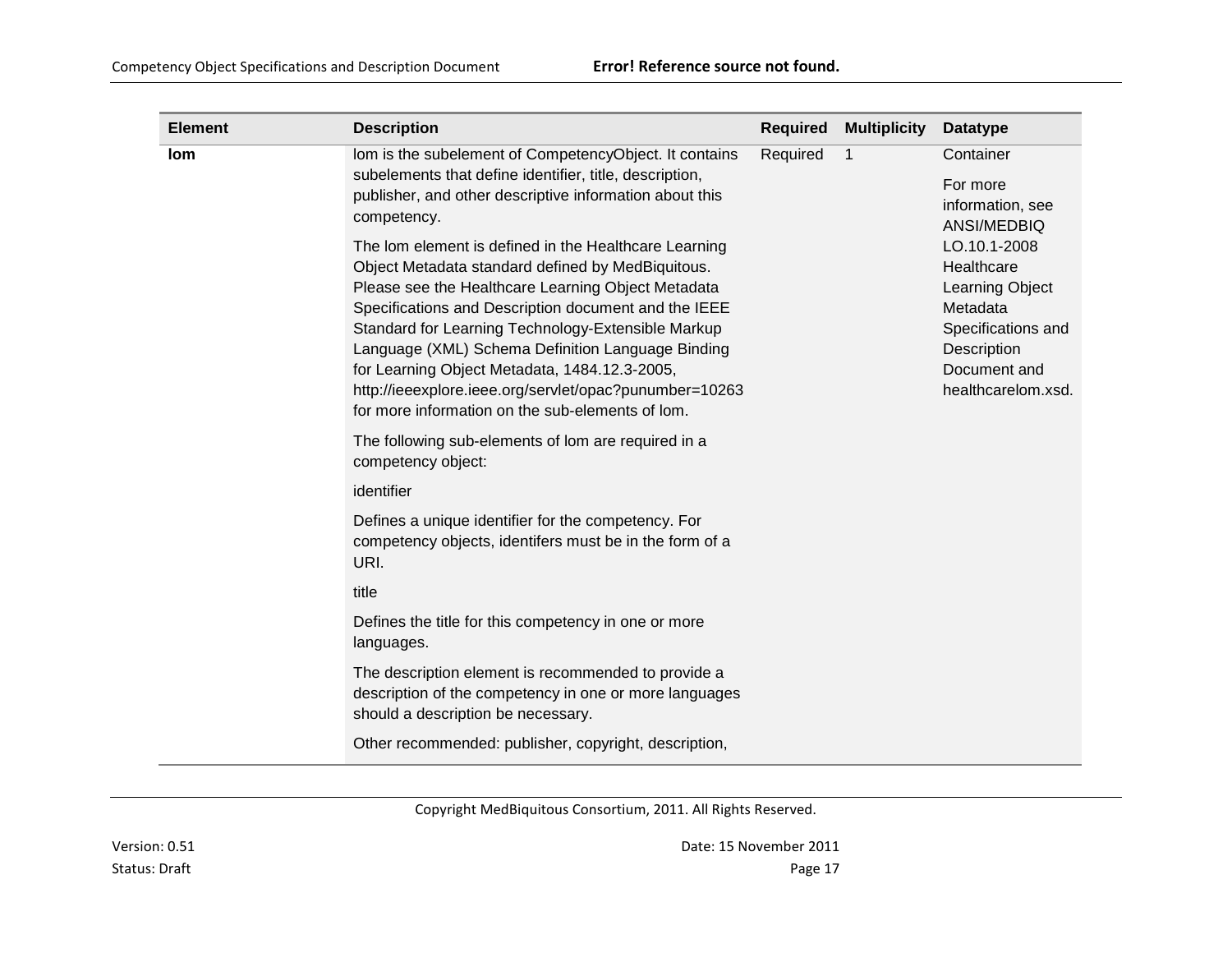| <b>Element</b>    | <b>Description</b>                                                                                                                                                                                                            | <b>Required</b> | <b>Multiplicity</b> | <b>Datatype</b> |
|-------------------|-------------------------------------------------------------------------------------------------------------------------------------------------------------------------------------------------------------------------------|-----------------|---------------------|-----------------|
| Category          | Category is the subelement of CompetencyObject. It is<br>modeled after the Atom category element and defines a<br>category associated with this competency. Category has<br>the following attributes:                         | Optional        | 0 or more           | Empty           |
|                   | term<br>The category for this competency object. The term<br>attribute is required.                                                                                                                                           |                 |                     |                 |
|                   | scheme<br>A URI for the categorization scheme. As a best practice,<br>category definitions may be posted at the URI<br>referenced.                                                                                            |                 |                     |                 |
|                   | label<br>A human-readable label for the term that may be<br>displayed in end user applications.                                                                                                                               |                 |                     |                 |
|                   | Example:                                                                                                                                                                                                                      |                 |                     |                 |
|                   | <category <br="" term="measurable outcomes">scheme= "http://tinyurl.com/2fosonk" /&gt;</category>                                                                                                                             |                 |                     |                 |
| <b>References</b> | References is the subelement of CompetencyObject.<br>References contains subelements that define specific<br>references to the literature related to this competency.<br>See section References element for more information. | Optional        | 0 or 1              | Container       |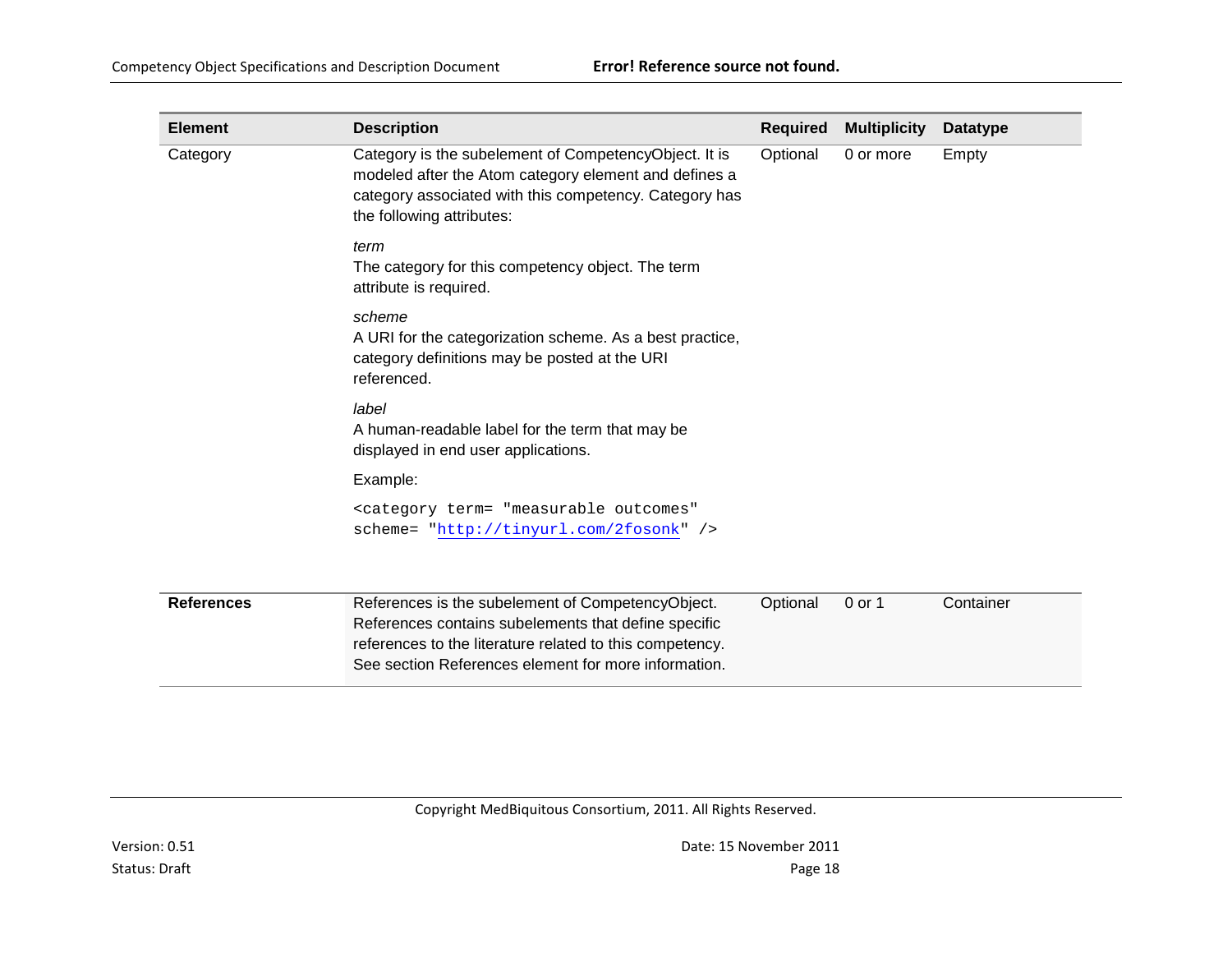| <b>Element</b>        | <b>Description</b>                                                                                                                                                                                                                                                            | <b>Required</b> | <b>Multiplicity</b> | <b>Datatype</b> |
|-----------------------|-------------------------------------------------------------------------------------------------------------------------------------------------------------------------------------------------------------------------------------------------------------------------------|-----------------|---------------------|-----------------|
| SupportingInformation | Supporting Information is the subelement of<br>CompetencyObject. It contains subelements that include<br>or link to supporting information, such as formatted or<br>lengthy descriptions of the competency object. See<br>section SupportingInformation for more information. | Optional        | 0 or more           | Container       |
| <b>XtensibleInfo</b>  | XtensibleInfo contains sub-elements defined by the<br>organization implementing the schema. See section<br>Xtensible Info for more information.                                                                                                                               | Optional        | $0$ or 1            | Container       |

Example:

<CompetencyObject xmlns="http://ns.medbiq.org/competencyobject/v1/" xmlns:lom="http://ltsc.ieee.org/xsd/LOM" xmlns:ex="http://ltsc.ieee.org/xsd/LOM/extend" xmlns:ag="http://ltsc.ieee.org/xsd/LOM/unique" xmlns:voc="http://ltsc.ieee.org/xsd/LOM/vocab" xmlns:a="http://ns.medbiq.org/address/v1/" xmlns:hx="http://ns.medbiq.org/lom/extend/v1/" xmlns:hv="http://ns.medbiq.org/lom/vocab/v1/" xmlns:xsi="http://www.w3.org/2001/XMLSchema-instance" xsi:schemaLocation="http://ns.medbiq.org/competencyobject/v1/\_object.xsd">

<lom:lom>

<lom:general>

<lom:identifier>

<lom:catalog>URI</lom:catalog>

<lom:entry>http://www.example.org/competency/12345</lom:entry>

</lom:identifier>

Copyright MedBiquitous Consortium, 2011. All Rights Reserved.

Version: 0.51 Date: 15 November 2011 Status: Draft Page 19 November 2012 19:00 November 2013 19:00 November 2013 19:00 November 2013 19:00 November 2013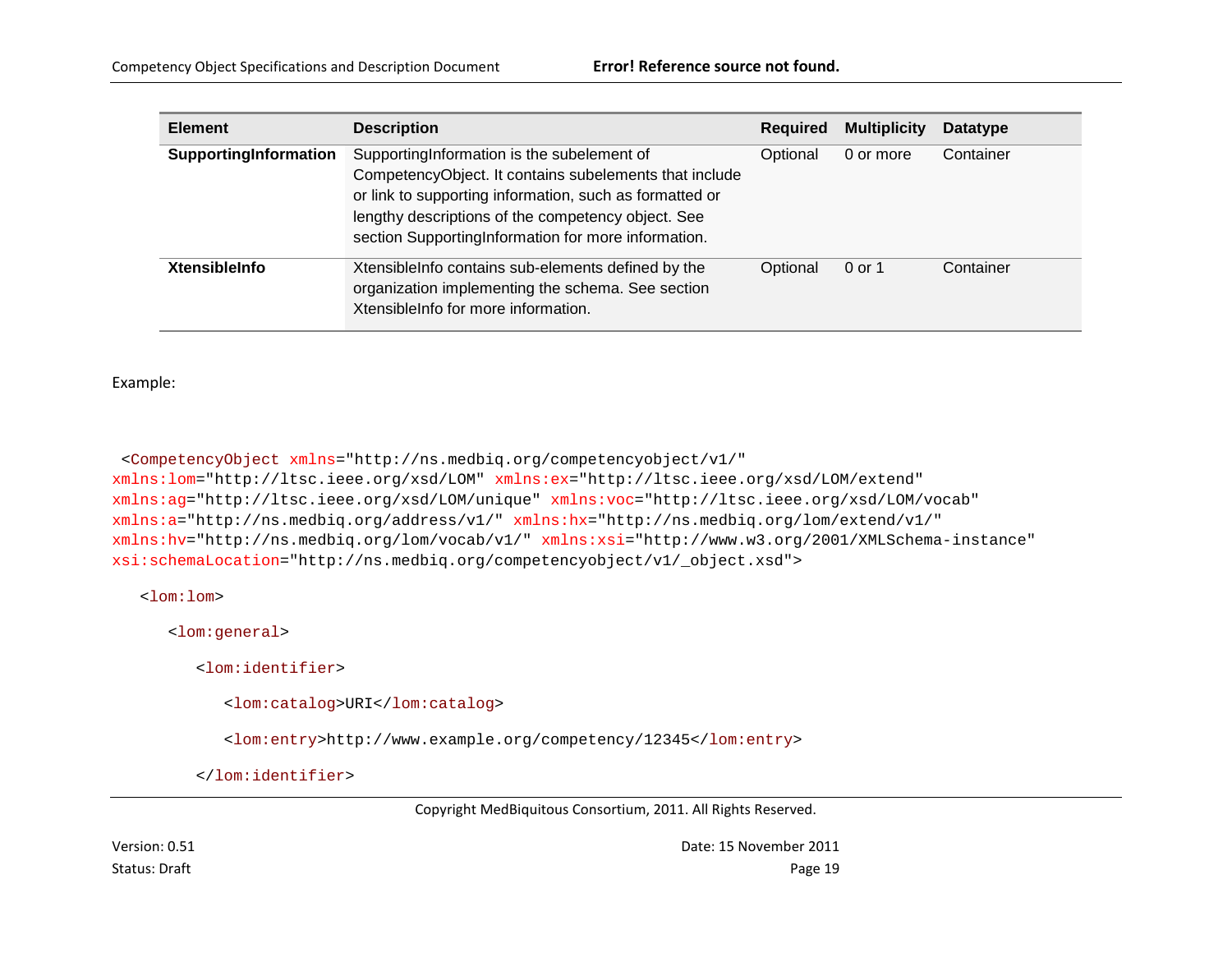<lom:title>

<lom:string language="en">Professionalism</lom:string>

</lom:title>

<lom:description>

<lom:string language="en">Exhibiting character, spirit, and standing suitable to the profession.</lom:string>

</lom:description>

</lom:general>

</lom:lom>

<Category term ="role"/> >

<References>

<Reference>Advancing education in medical professionalism: Anresource from the ACGME Outcome Project, The Accreditation Council for Graduate Medical Education, 2004. Accessed online 24 March 2010 at: [http://www.acgme.org/outcome/implement/profm\\_resource.pdf</Reference>](http://www.acgme.org/outcome/implement/profm_resource.pdf%3c/Reference)

</References>

</CompetencyObject>

Copyright MedBiquitous Consortium, 2011. All Rights Reserved.

Version: 0.51 Date: 15 November 2011 Status: Draft Page 20 Page 20 Page 20 Page 20 Page 20 Page 20 Page 20 Page 20 Page 20 Page 20 Page 20 Page 20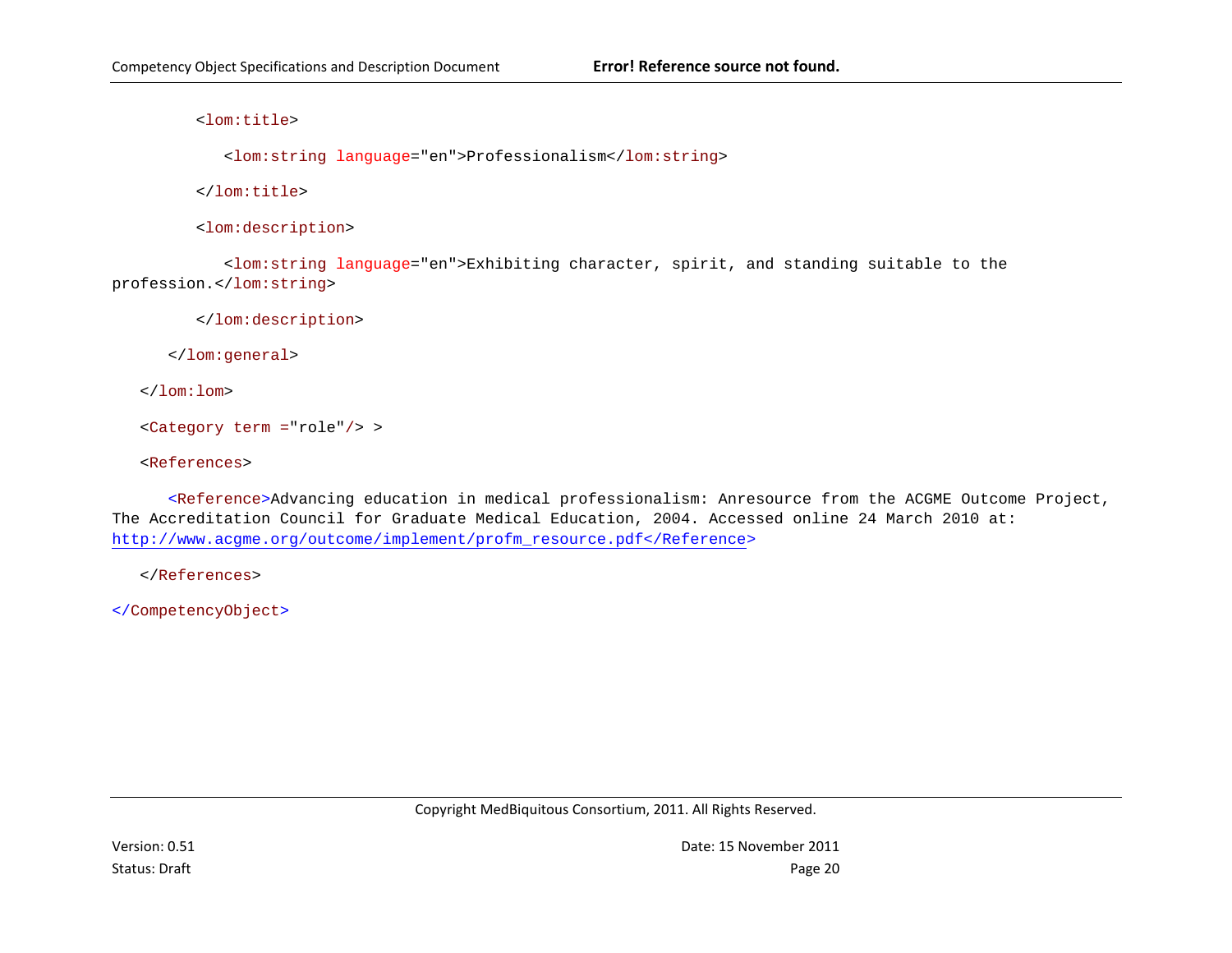#### <span id="page-20-0"></span>**7.2 References Element**

References contains subelements that define specific references to the literature related to this competency.



References Element Information

| <b>Element</b>    | <b>Description</b>                                                                                                                                                                   | <b>Required</b> | <b>Multiplicity</b> | Datatype           |
|-------------------|--------------------------------------------------------------------------------------------------------------------------------------------------------------------------------------|-----------------|---------------------|--------------------|
| <b>References</b> | References is the<br>subelement of<br>CompetencyObject.<br>References contains<br>subelements that define<br>specific references to the<br>literature related to this<br>competency. | Optional        | 0 or 1              | Container          |
| Reference         | Reference is the<br>subselement of References.<br>Each Reference contains a<br>single reference to the<br>literature related to this<br>competency.                                  | Optional        | 0 or more           | Non-null<br>string |

Example:

#### <References>

<Reference>Advancing education in medical professionalism: Anresource from the ACGME Outcome Project, The Accreditation Council for Graduate Medical Education, 2004. Accessed online 24 March 2010 at: [http://www.acgme.org/outcome/implement/profm\\_resource.pdf</Reference>](http://www.acgme.org/outcome/implement/profm_resource.pdf%3c/Reference)

<Reference>Embedding Professionalism in Medical Education: Assessment as a Tool for Implementation. National Board of Medical Examiners, 2002.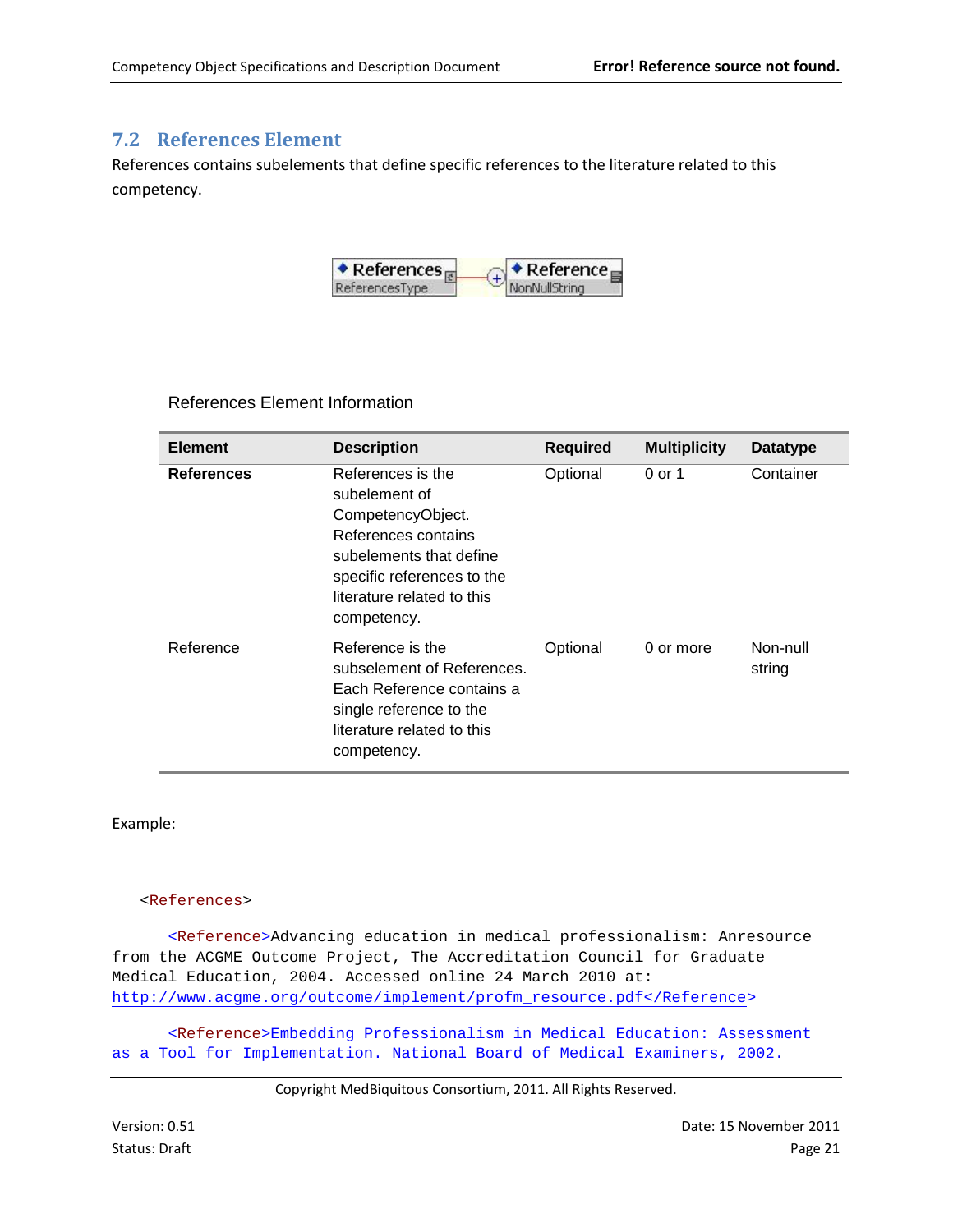Accessed online 24 March 2010 at: http://www.nbme.org/PDF/NBME\_AAMC\_ProfessReport.pdf

```
</References>
```
#### <span id="page-21-0"></span>**7.3 Supporting Information Element**

SupportingInformation includes or links to supporting information, such as descriptions of the rationale for developing the framework and its intended use.



| <b>Element</b>        | <b>Description</b>                                                                                                                                                                                                                                       | <b>Required</b>                               | <b>Multiplicity</b> | <b>Datatype</b> |
|-----------------------|----------------------------------------------------------------------------------------------------------------------------------------------------------------------------------------------------------------------------------------------------------|-----------------------------------------------|---------------------|-----------------|
| SupportingInformation | SupportingInformation is the<br>subelement of<br>CompetencyFramework. It<br>contains subelements that<br>include or link to supporting<br>information, such as<br>descriptions of the rationale<br>for developing the framework<br>and its intended use. | Optional                                      | 0 or more           | Container       |
| Link                  | Link is the subelement of<br>SupportingInformation. It<br>provides a URL or URI<br>reference to a supporting<br>resource, such as a pdf or<br>html file describing the<br>purpose of the framework in<br>detail.<br>Link must contain a valid<br>URI.    | Either<br>Link or<br>xhtml:div<br>is required | $0$ or 1            | Restricted      |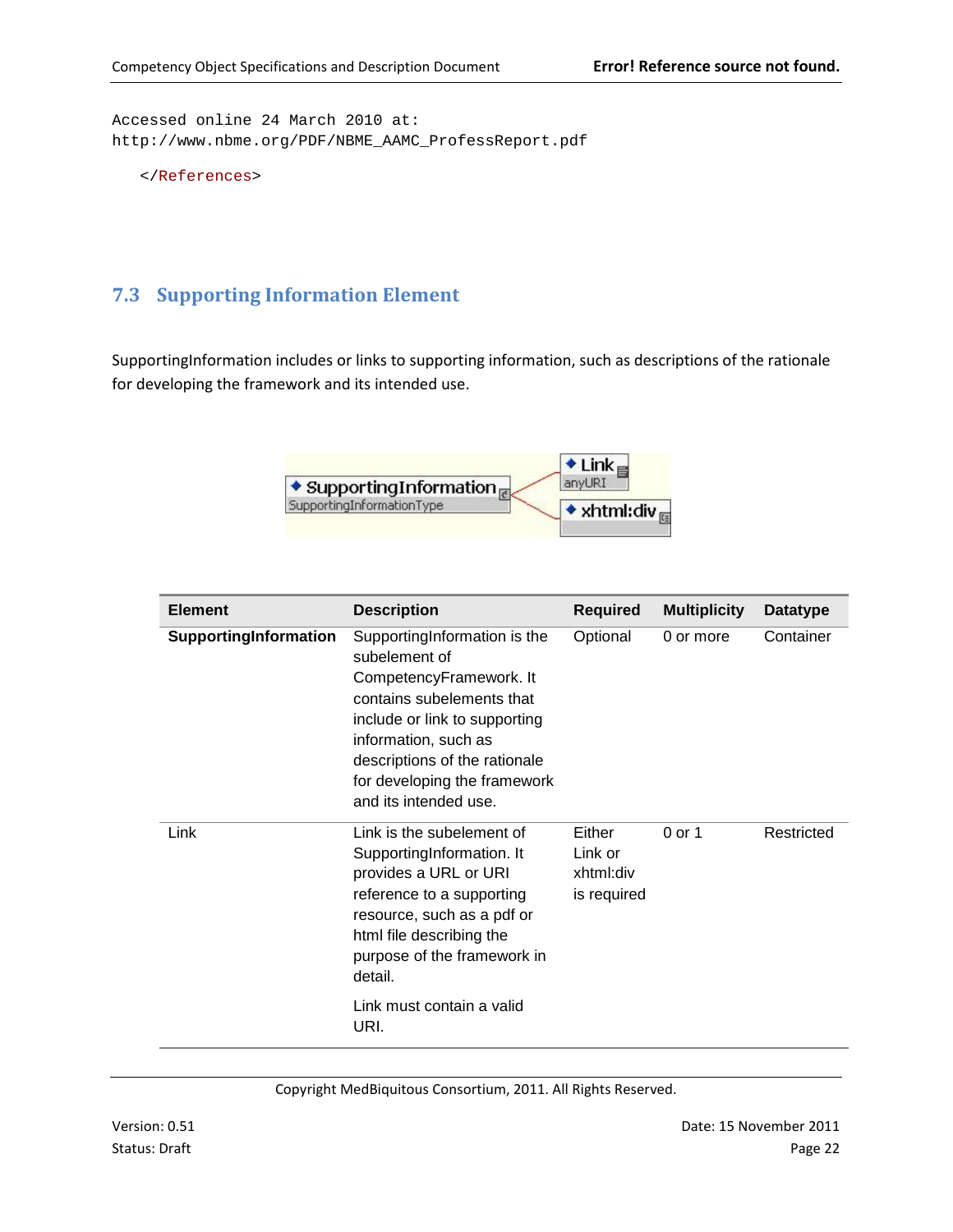| <b>Element</b> | <b>Description</b>                                                                                                                                                     | <b>Required</b>                               | <b>Multiplicity</b> | Datatype  |
|----------------|------------------------------------------------------------------------------------------------------------------------------------------------------------------------|-----------------------------------------------|---------------------|-----------|
| xhtml:div      | A div element is a mixed type<br>element referenced from<br>XHTML. The div element can<br>include a mix of text and<br>XHTML tags as specified by<br>the XHTML schema. | Either<br>Link or<br>xhtml:div<br>is required | 0 or 1              | Container |
|                | For more information, see<br>"XHTML™ 1.0 The<br>Extensible HyperText<br>Markup Language" at:<br>http://www.w3.org/TR/xhtml1/                                           |                                               |                     |           |

Example:

<SupportingInformation>

<Link>http://www.example.org/competencyobject1\_formatted</Link>

</SupportingInformation>

Or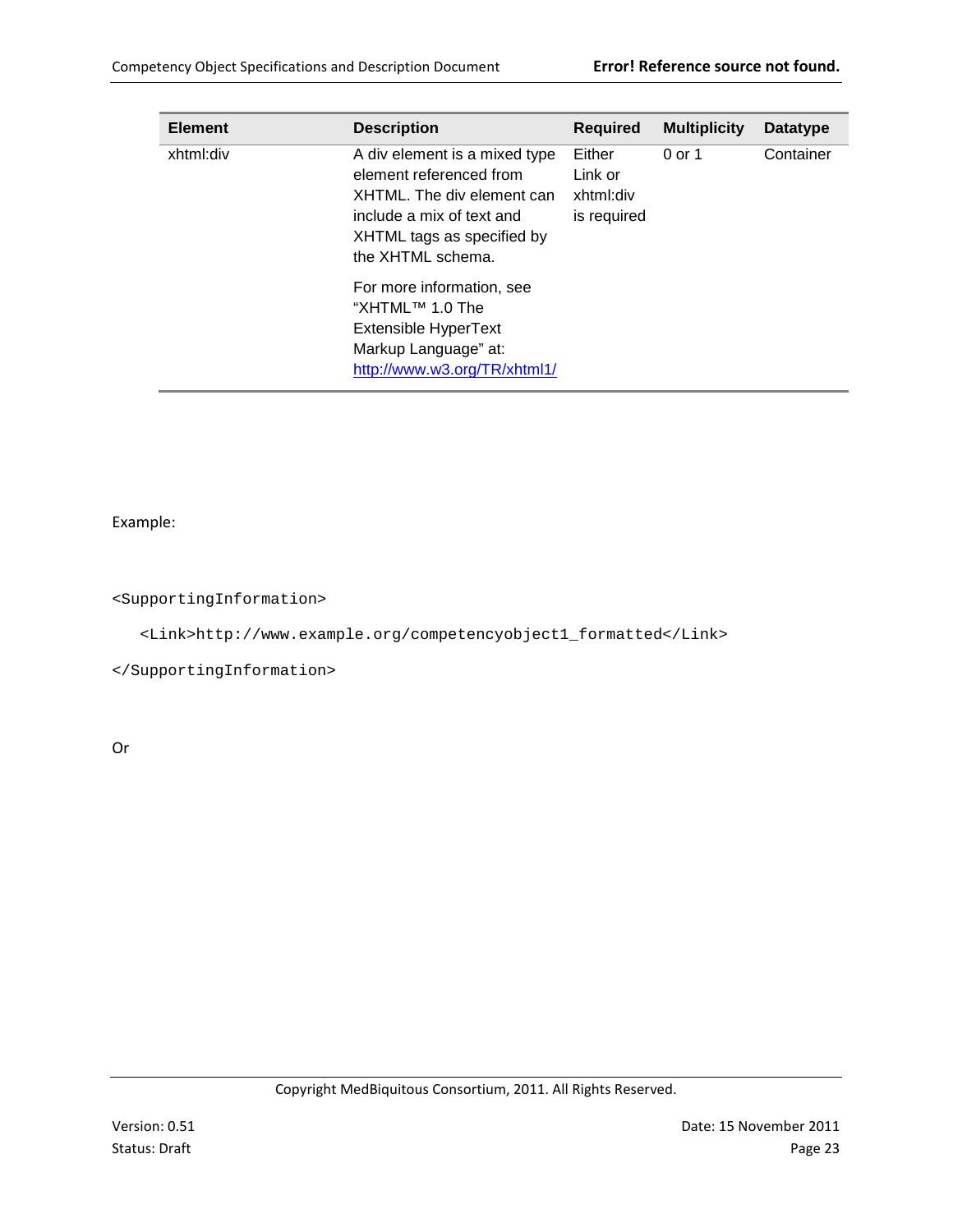```
<SupportingInformation>
```
<xhtml:div>

```
<h1>Professionalism</h1>
```
<p>Respect</p>

 $<sub>ol</sub>$ </sub>

<li>Respects institutional staff and representatives; respects faculty during teaching sessions</li>

<li>Respects patient rights/dignity (privacy/confidentiality, consent); knocks on door, introduces self, drapes appropriately, and shows respect for patient privacy needs</li>

<li>Demonstrates tolerance to a range of behaviors and beliefs</li>

<li>Does not disturb small group sessions</li>

 $\langle$ ol>

<p>Caring and Compassion</p>

. . .

</xhtml:div>

</SupportingInformation>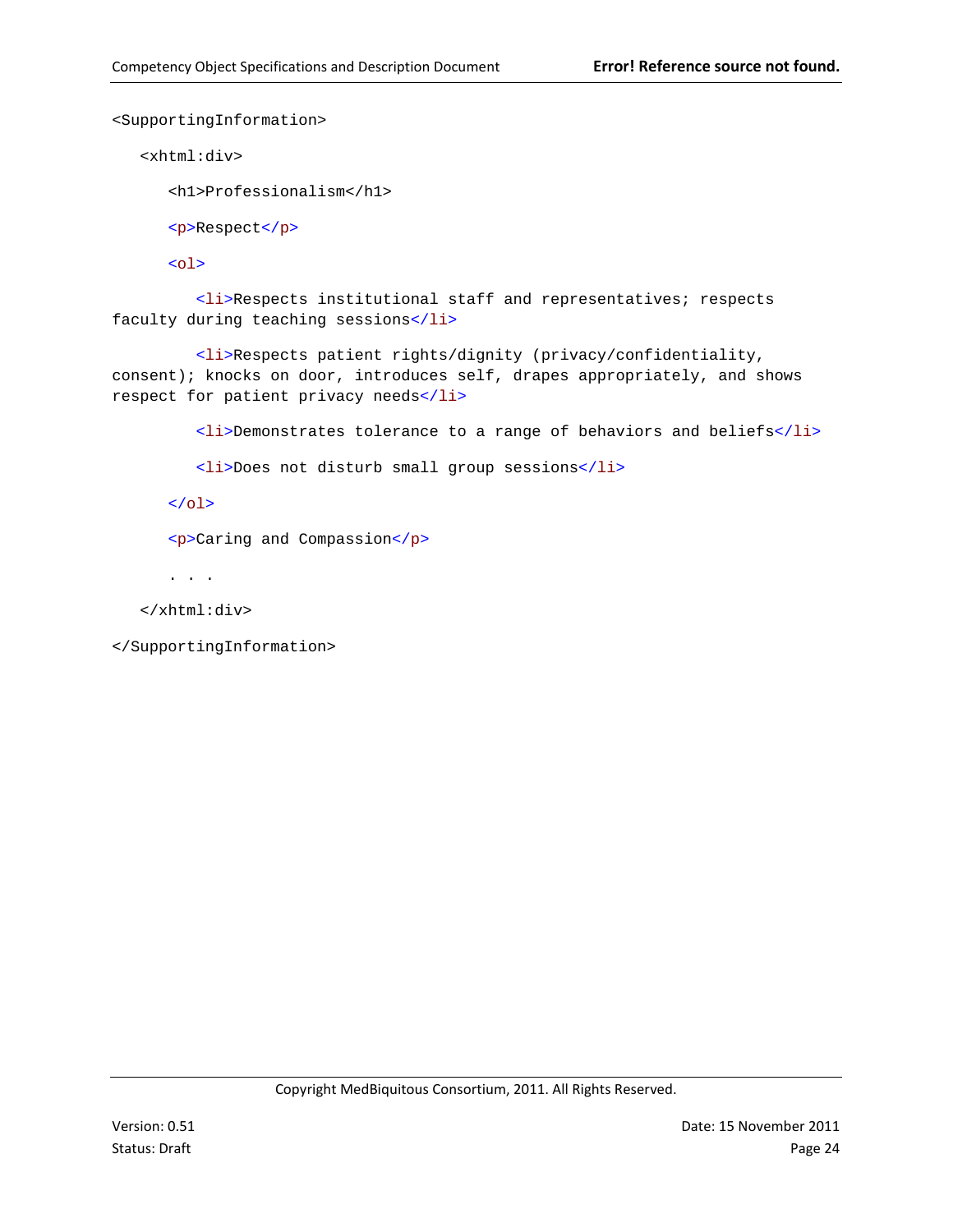#### <span id="page-24-0"></span>**8 Sample XML Documents**

```
<CompetencyObject xmlns="http://ns.medbiq.org/competencyobject/v1/"
xmlns:lom="http://ltsc.ieee.org/xsd/LOM"
xmlns:ex="http://ltsc.ieee.org/xsd/LOM/extend"
xmlns:ag="http://ltsc.ieee.org/xsd/LOM/unique"
xmlns:voc="http://ltsc.ieee.org/xsd/LOM/vocab"
xmlns:a="http://ns.medbiq.org/address/v1/"
xmlns:hx="http://ns.medbiq.org/lom/extend/v1/"
xmlns:hv="http://ns.medbiq.org/lom/vocab/v1/"
xmlns:xsi="http://www.w3.org/2001/XMLSchema-instance"
xsi:schemaLocation="http://ns.medbiq.org/competencyobject/v1/_object.xsd">
```
<lom:lom>

<lom:general>

<lom:identifier>

<lom:catalog>URI</lom:catalog>

<lom:entry>http://www.example.org/competency/12345</lom:entry>

```
</lom:identifier>
```
<lom:title>

<lom:string language="en">Professionalism</lom:string>

</lom:title>

<lom:description>

<lom:string language="en">Exhibiting character, spirit, and standing suitable to the profession.</lom:string>

</lom:description>

</lom:general>

<lom:lifeCycle>

<lom:contribute>

<lom:entity>BEGIN:VCARD\nFN:Center for Really Good DocsEND:VCARD</lom:entity>

Copyright MedBiquitous Consortium, 2010. All Rights Reserved.

Version: 0.4 Date: 14 September 2010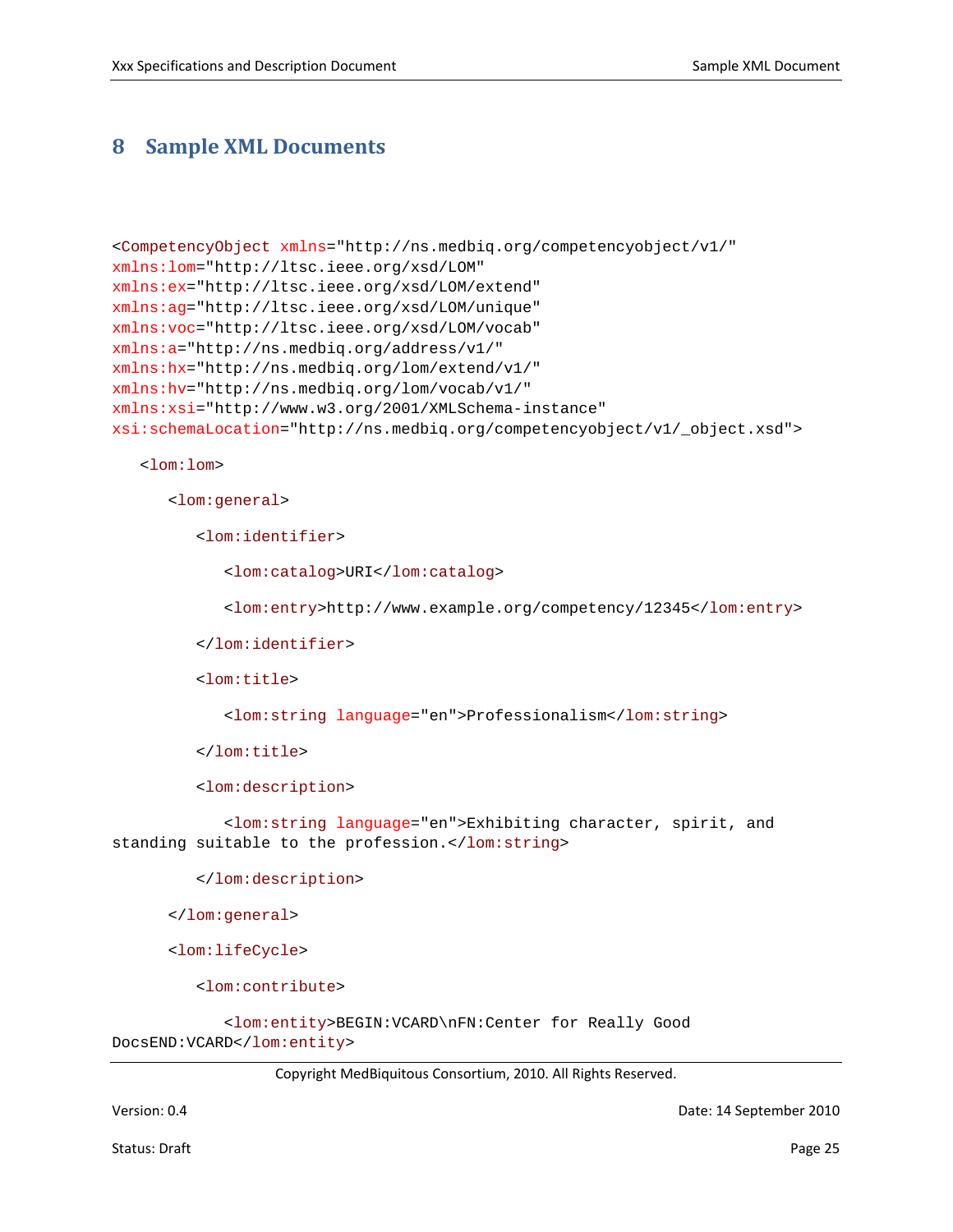</lom:contribute>

</lom:lifeCycle>

</lom:lom>

<Category term = "role"/> >

<References>

<Reference>Advancing education in medical professionalism: Anresource from the ACGME Outcome Project, The Accreditation Council for Graduate Medical Education, 2004. Accessed online 24 March 2010 at: http://www.acgme.org/outcome/implement/profm\_resource.pdf</Reference>

</References>

</CompetencyObject>